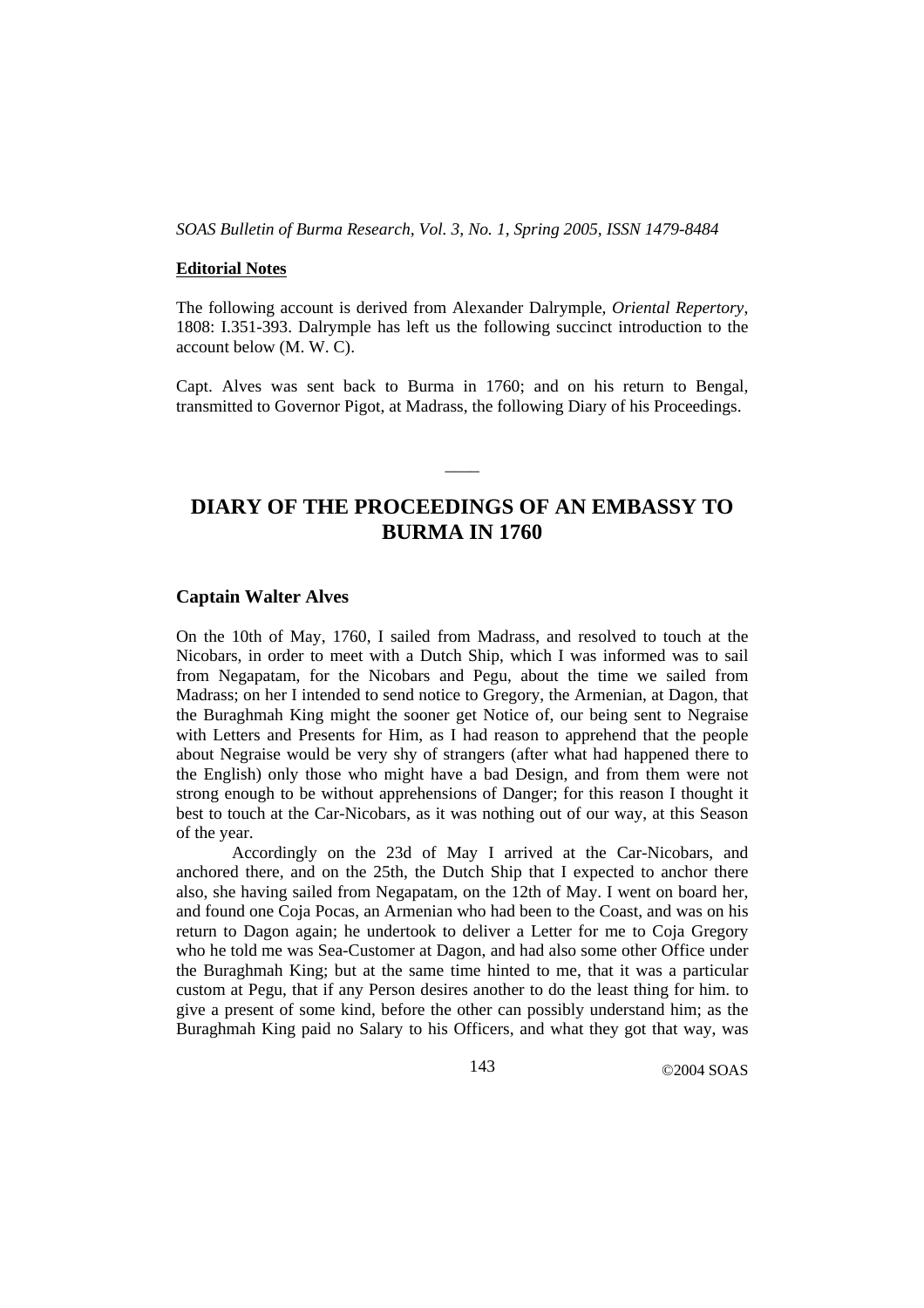what they principally lived on, and that as there was no Madeira Wine. to be procured at Negapatam, a Chest of that, with Some Cordials, and a Cast of Knives and Forks he thought would be most acceptable to Gregory, and engage him to use his Interest with the King of the Buraghmahns (which Mr. Whitehill and Capt. Dawson both told me was very considerable) to forward as much as possible any Business that was to be transacted, and the release of the unfortunate Englishmen, that were detained in Slavery by the Buraghmah King; On these considerations, and for fear if he (Gregory) should altogether be denied a Present, he should oppose what I was sent for, I complied in part with Pocas's request, and sent him some Medeira, some Cordials, and other little things; these with the Letter to Gregory I delivered to Coja Pocas, and the Dutch Ship sailed on the 28th of May for Pegu; and on the 29th we sailed tor Diamond Island, after having taken in Water, and as much provisions as possible, as perhaps we might not be able to procure any at Negraise for some time.

Here follows a Copy of the Letter sent to Gregory:

#### SIR,

I take the Opportunity by Coja Pocas to acquaint you, that I am going to Diamond Island, or Negraise, immediately, having on board Letters and Presents, for His Majesty the King of the Buraghmahns from the Honourable John. Zephaniah Holwell, Esq. Governor of Fort William in Bengal, and from the Honourable George Pigot, Esq. Governor of Fort St. George, which I am ordered to deliver to whomsoever his Majesty thinks proper to appoint to receive them, at Negraise; The Prtswt from Bengal is as follows, Fifty Musquets, Twenty Brass Barreled Blunderbusses, One Hundred Pistols, Five Pieces Superfine Scarlet Broad Cloth, One Piece Europe Crimson Velvet, Five Pieces fine Broad striped Dureas, Five Pieces Narrow striped Do.; and the present from Madrass, is Superfine Broad Cloth, one side Red, the other Yellow, Twelve Yards, Do. the one Side Red the other Green, Twelve Yards; Superfine Morees Ten Pieces, Do. Betelhas, Three Cubits broad, five Pieces.

There is also a Letter for the Vizier, and another for You, both from the Honourable George, Pigot, Esq. which with those for his Majesty, I will deliver to whoever is appointed to come for his; You will please to acquaint whoever may be sent to Negraise, to receive the Letters and Presents, that I shall lay at Diamond Island, and when the Boats arrive at Negraise, tell the People to make, if it is in the Night, Three different Fires, that can be seen from Diamond Island, and it in the Day, let them also make three different Fires, and shew a White Flag, as large as possible, that We may see it the better; on seeing either of these Signals, I will come off from the Harbour's Mouth, in the Vessel, and send the Boat in, to see what is to be done; I send you also by Coja Pocas, Three Dozen of Madeira, with some Cordials, and some other things; which I hope you will accept of, and shall esteem any favour you do tor any of the Englishmen who are at Dagon, as done for me, and if you can possibly forward the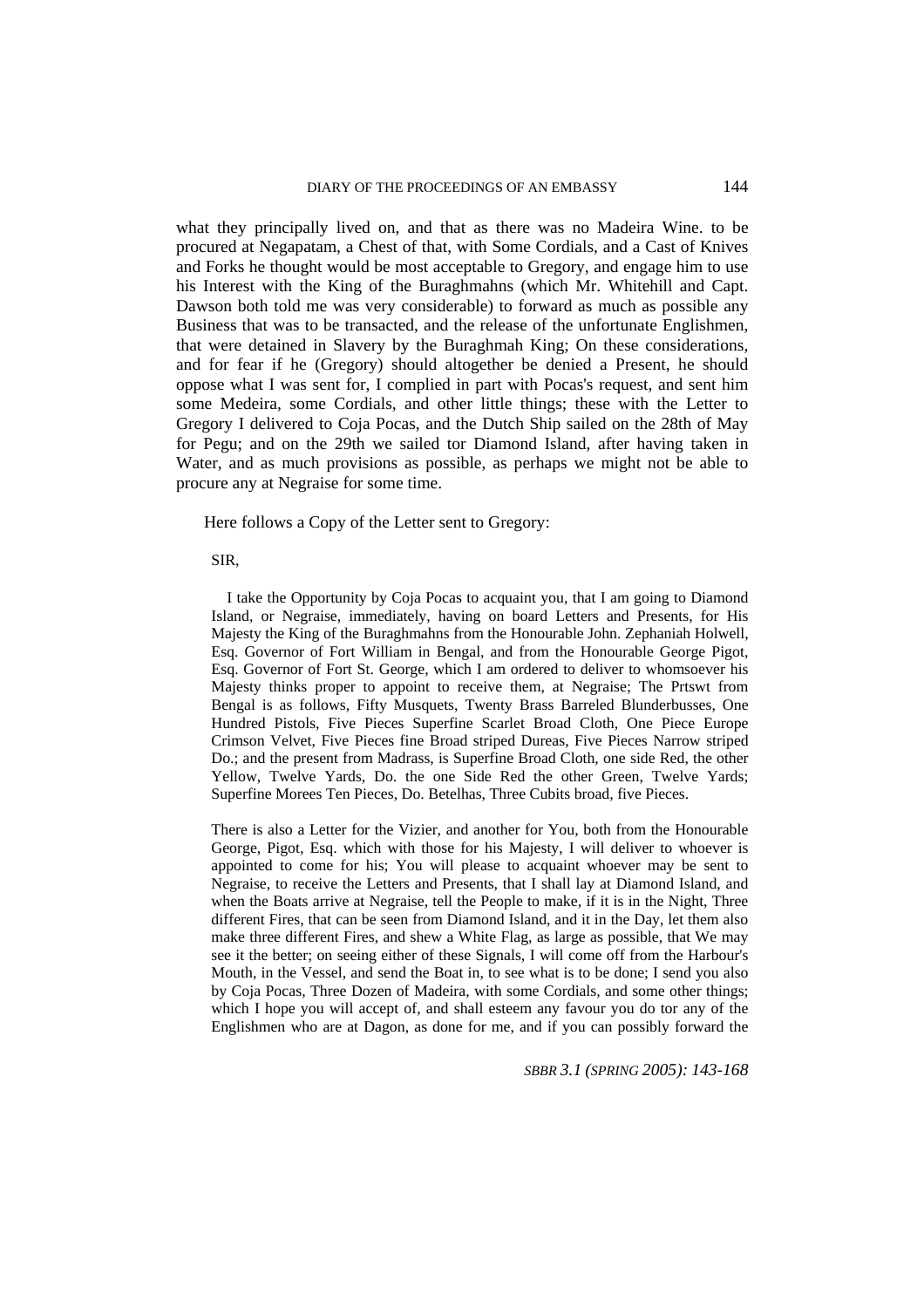Buraghmah King's good Intentions to release them, that they may go to Bengal with me, it will be gratefully acknowledged by them, and will be esteemed a favour by every Englishman, who hereafter may have the Pleasure of knowing you, I shall stay at Diamond Island, waiting his Majesty's Answers till the beginning of September, but longer I cannot possibly stay.

Dated at Car-Nicobar, 26th May, 1760

I sailed from the Nicohars, as I have said before, on the 29th May, and on June 5th, arrived at Diamond Island; where I intended to have lain with the Vessel, 'till I saw the Signal, on little Negraise, that I sent to Gregory, or got some Information by our own Boat, which I intended to send into the Harbour the first opportunity of fair Weather; but the Wind coming to blow very strong from the Southward, and a very large Sea tumbling in, which made the Vessel ride so hard, and occasioned her to make so much Water, as that it we had laid there, from appearances we had reason to fear the loss of our anchor, and also endangering The Honourable Company's Vessel, so on the 13th June, finding we could not ride any longer, for the aforesaid reasons, I weighed and run within Pagoda Point, which is about Three Miles without the Harbour of Negraise, where there was a little more shelter, for I did not care to go into the Harbour of the Negraise, 'till I knew the temper of the Buraghmahns in regard to us. On the 14th I went into the Harbour with the Boat, and met with some people belonging to a Chowky, a little way up ftrsaim River, who were come to gather Fruit and Limes in the Garden on Negraise, I spoke with them as well as I could, but not being able to understand one another fully, for want of a Linguist, I sent one of our Peogle with the Buraghmahns up to the Chowky, where there was a Moorman, they told me, and they leftone of their People in his room, and to go aboard and see the Vessel. In the morning of the 15th they returned from the Chowky, and hoisted a flag on Little Negraise, on which I went into the Harbour in the Boat, and found the Headman of the Chowky had come, and brought our Lascar again, also the Moor-man with him for an Interpreter, I told him We had brought Letters, and Presents from Bengal and Madrass for the Buraghmah King and asked him to furnish me with a Boat, to send up to acquaint Antony (who he told me was still Governor of Persaim) of our Arrival, This he said he would do, if I would send a Man up with her, so [354/355] I left him and went aboard to write a Letter to Antony, which I gave to Mr. Drysdale, who offered to carry it, so having sent him into the Harbour, He went up the River with the Chowkye P[e]ople to Persaim.

Here follows a Copy of what I wrote to Antony: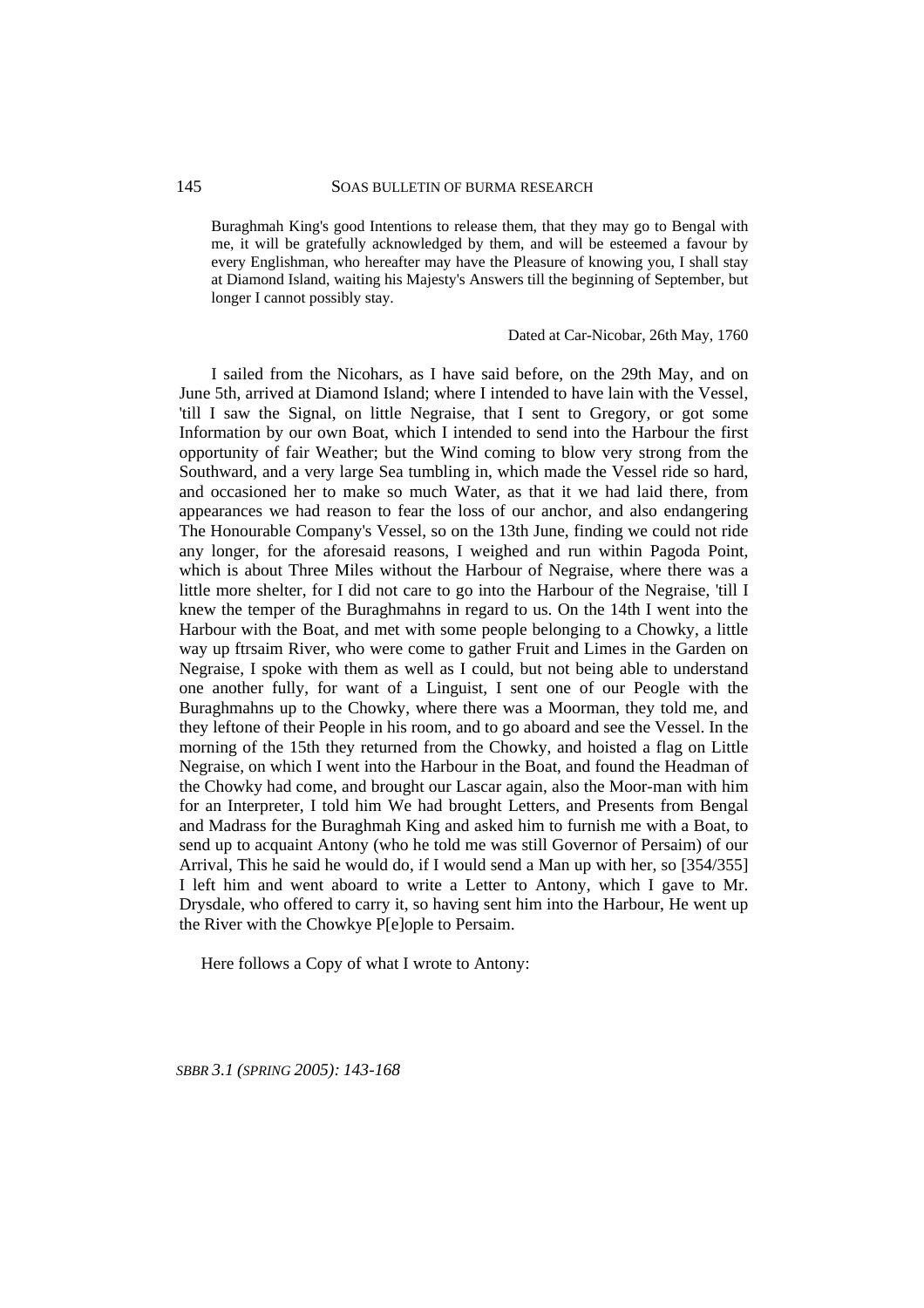By my Chief Mate, I send this to acquaint you of our Arrival at Negraise, having Letters and Presents on board from The Honourable the Governors ot Bengal and Madrass, for his Majesty the King of the Buraghmahns (then I wrote a List of the Presents as I did to Gregory) I should be glad you would forward this Advice to Coja Gregory at Dagon, for whom I have a Letter, and another for his Majesty's Vizier, I have already wrote to Gregory, by a Dutch Ship, that I saw at the Nicobars, which by this time, if no Accident has happened to her, should be arrived at Dagon, to convince you of the truth of what I wrote you, I have sent the Chief Mate with this, who. will satisfy you in any thing you want to know concerning us; I have sent you also a few Datts, and some little things, which please to accept of, and I shall esteem your forwarding Notice of our Arrival to his Majesty a favour, in case the Dutch Ship I sent to Dagon, by, should not be arrived.

## Dated 15th June, 1760

On the 23d of June, Mr. Drysdale returned, and told me he delivered the Letter to Antony, and explained it to him, for he understands Portuguese., He seemed to be very glad of our Arrival, and very kind to Mr. Drysdale in his way; He came down the length of the Chowky to speak with me, and sent a Chit, that as it was very blowing Weather, He durst come no further, in his Boat, and desired I would come there and speak with him, but there was a stronger reason, for his not coming down further, which his fear suggested to him, than the bad weather, which he did not mention, and that was the Part he acted, or as, he said afterwards, was forced to act at the cutting off the Negraise.

However on the 24th in the Morning, I went up in our Boat to meet him, and after the first Salutations were over, He desired me not to be afraid of him, for the Part he had acted, at cutting off the Negraise, which he said no doubt I had heard of on the Coast, and at Benga1, in a worse light than it really was (he did not know me, or took no Notice if he did, though I dined with him the Day before Negraise was cut off) he told me, that all the Part he had, was that of Interpreter, which he was obliged to do, for the Buraghmah King had sent LAVEENE, the Frenchmen, with about sixty men to him, with a Letter, telling him he had sent these Men to cut off this Settlement, by any means, no matter whether by Fraud or Force, also ordered him to go along with them in quality of Interpreter, as they had a Letter from the Buraghmah King to Mr. Hope, in order to conceal their Designs the better, which He was to explain, the Buraghmah King, at the same time told, in his Letter to him, that it by any means, the Project was discovered, he should look on him (Antony) as the means of the Discovery, and would cause not only himself, but every other Person whatever, without Distinction of age or sex, that had any Relation to, or any manner of Connection with him, to be put to immediate Death; This Threat silenced him, and, he says, was the reason of his not discovering the

*SBBR 3.1 (SPRING 2005): 143-168*

SIR,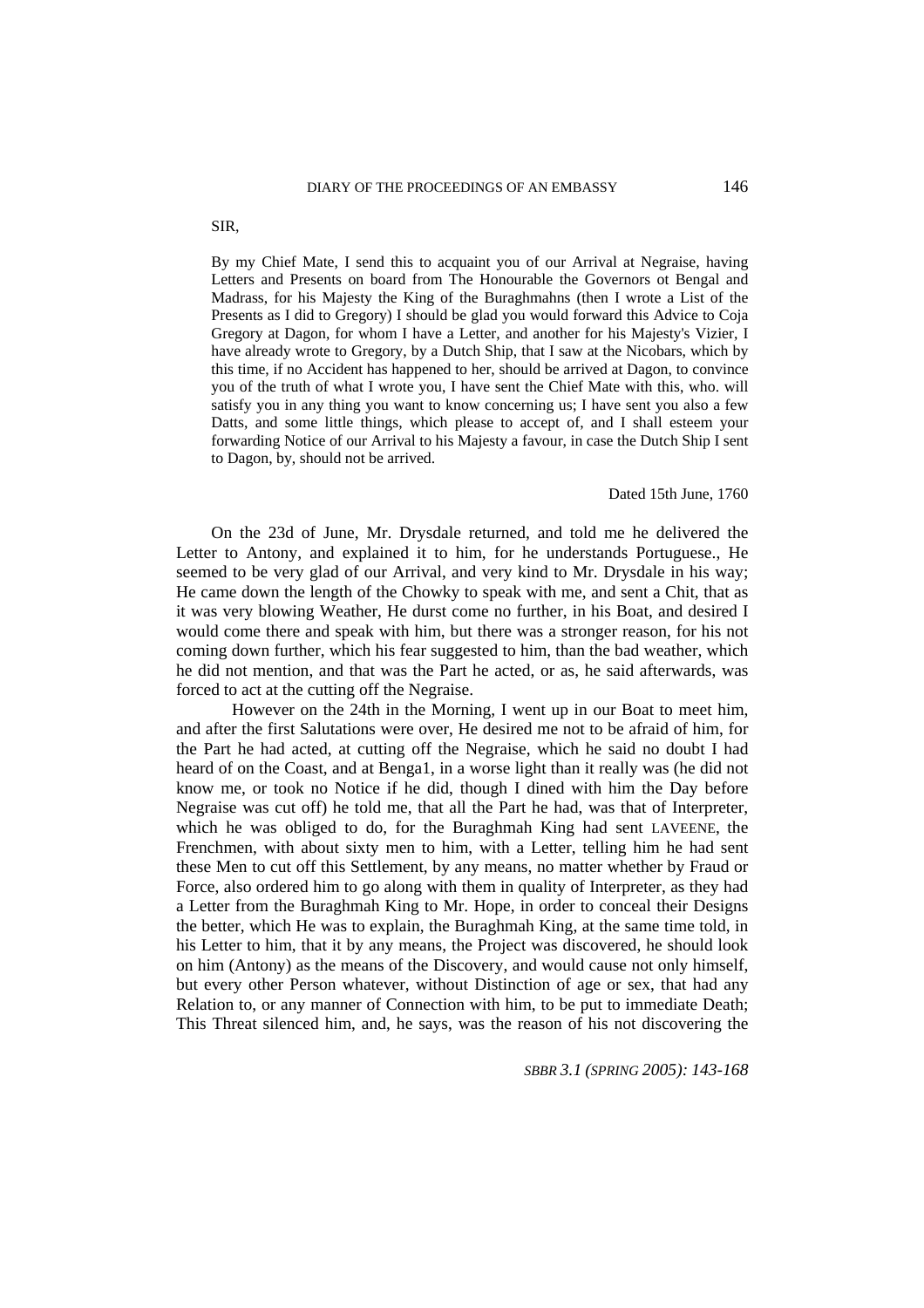## SOAS BULLETIN OF BURMA RESEARCH

design to Capt. Inglis, or Mr. Southby, he says Laveene had orders to kill no body, without they resisted, and then to save as many as possible, especially Europeans (which, from what I have seen, was not done out of Humanity, but from a motive of Interest, thinking the more that were alive, the more Money would be got for their Ransom) then he told me the manner of their Executing the orders they had from the Buraghmah King, which was much the same, with the Account I gave in to The Honourable Board on my return from Negraise in 1759, only what follows, and is what, Mr. Robertson has since told, is true, that just as Dinner was to have come upon Table, nobody being above but Messrs, Southby and Hope, besides the Buraghmahns, Antony came down the Ladder, which led to the Hall, and as soon as He was down, Mr. Robertson. and three Soldiers, who were in the Godown below, heard the Shrieks and Groans of those that were murdered, both above and below; and looking out at a Window saw Antony running as fast as he could, into the Woods; then those who were in the Godown, to whom also Mr. Briggs had got in, after being stabbed in two or three Places, shut ail the Doors and Windows, and. Went by a Trap-door to a Koom of the Hall, where, looking through the Key-hole, they saw the Buraghmahns in the Hall, sitting on the Couches, the feet of which were placed on the Bodies of Messrs. Southby and Hope.

Mr. Robertson and the rest, remained in this manner till about 4 or 5 in the Afternoon, when the Buraghmahns having plundered every other part of the House, came to the Door, and desired those within to open it, and they would save their Lives; one of the Soldiers understood a little of the Buraghmah Tongue, and asked for Antony, but was told, He was not there, and if the Poor was not immediately opened, they would force it, and murder every body they found there; on which the Door was opened, and the Buraghmahns took Messrs. Robertson, and Briggs, with the three Soldiers, and pinioned them, and about Sunsett they were ordered through the Woods to Antony's Boat; in going down the Ladder, Briggs, not going fast got a Blow from one of the Buraghmahns, which knocked him off the Top of the Ladder, about 14 feet high, to the Ground, he got upon his Knees, and endeavoured to rise, but one of Buraghmahns run his Lancet through him; Robertson and the others, when they got to the Boat, which was about Dusk, were immediately loosed, though in that short time, they were tyed, their Arms were all swelled and cut with the cords, they were bound with, Antony ordered them to be loosed when they were put into his Charge, and they themselves say, he used them better at that time, than they expected; The Boat was sent away with them that very tide to Dagon, where the Buraghmah King was.

This, as far as Antony knew of it, was the substance of what he said, but he interlarded his Account, with many Protestations of Sorrow for what had happened, and Encomiums on His own Humanity, and Disinterestedness in the whole affair; no Plunder had he touched; which, when I saw Mr. Robertson afterwards, I found to be false, for he took many things, and amongst the rest his Silver Buckles; under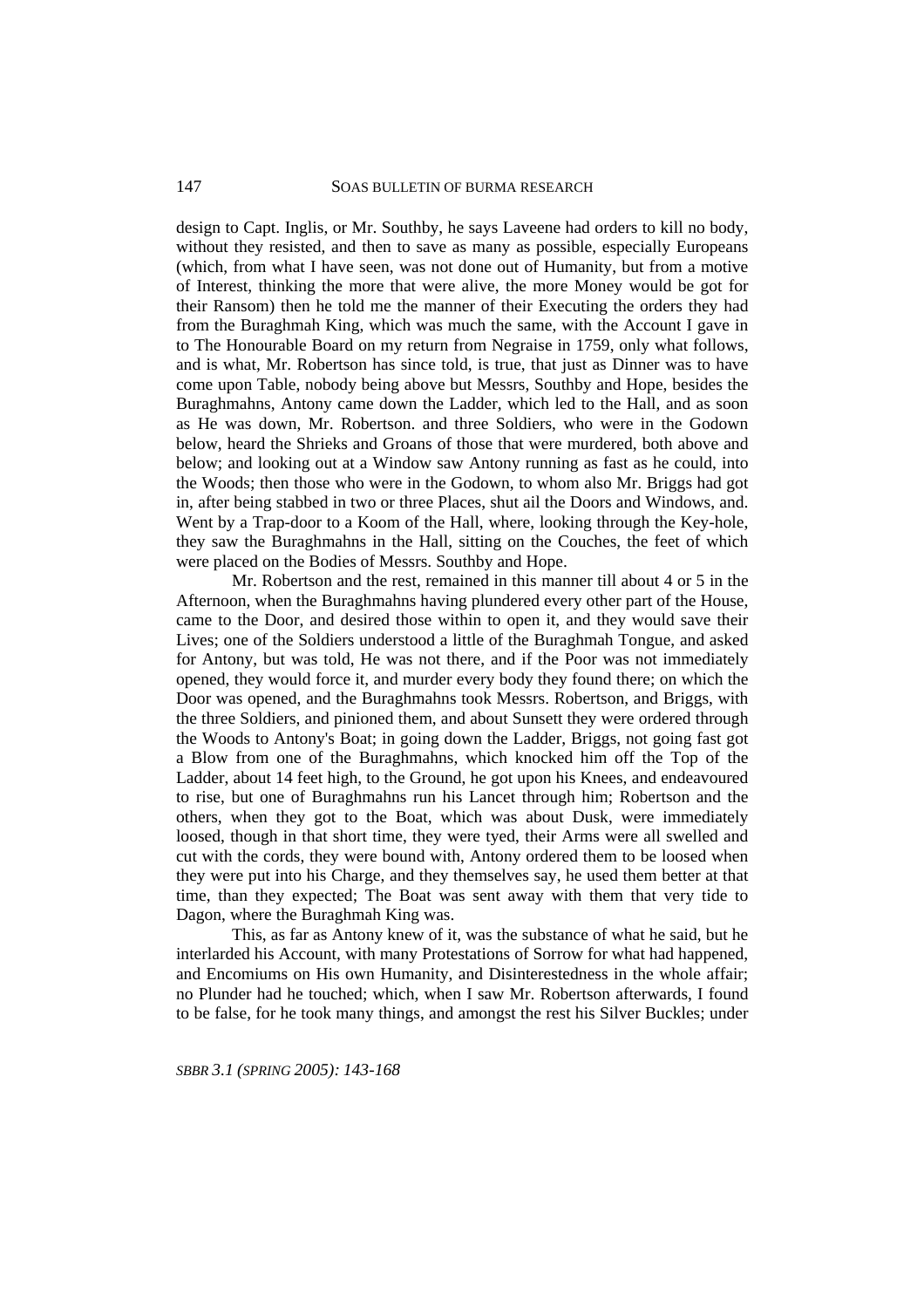pretence of taking care of them for him, but, to this Day, he has never mentioned returning them, however these things at that time I know not of, I asked what Reasons also the Buraghmah King, assigned for cutting off Negraise; after a great many Encomiums on the Buraghmah King, and Invectives against the Chiefs of Negraise; he told me, that Mr. Hope had given four or five Musqets, with some Powder and Shott also Provisions to the Peguers; and that Gregory, the Armenian, had represented this to the Buraghmah King, as if it had been, 400 or 500 Muskets that had been given, instead of four or five; and said that the English were a very dangerous People, and if not prevented in time, he would find, would act in the same manner, as they had done in Bengal, and on the Coast; where the first Settlements were made in the same manner as at Negraise, but that, by degrees, they had fortified themselves, and brought Men, and all manner of Military stores, in, under various Pretences, till they thought they were strong enough, then they pulled on the Mask, and made Kings whom they pleased, and levied all the Revenues of the Country at Discretion; This he said was the principal Reason, though there were others, which the Governors of Negraise, had given rise to, by hindering Merchant Vessels from going to Perseen by which the Buraghmah King lost his Duties.

However every thing that could in the least be made to serve as an argument against the English, was always aggravated and put up in the worst light possible, by Gregory, to the Buraghmah King; for then, Antony said, that the Settlement at Negraise, always undersold the Armenians, and spoiled their markets both in buying and selling; which he imagined was the Reason of Gregory's acting as he did, for there never was any quarrel between the Armenians, and any Inhabitants of Negraise, that ever he heard of; on the contrary It had served as an Asylum, to several of them, in the late troubles; and to himself also; when they could be safe no where else; but He told also, that the Buraghmah King was very sorrow for what he had done, and had given orders to him, to invite all English. Ships, that should touch at Negraise, to come and trade on the same footing as before; and that, in particular, he would be very glad of our Arrival, in order to make friendship again with the English; but at the same time told me, as we had not come on the Score of Trade, but as an Embassy to settle a Friendship; that unless We came up to Perseen, the Buraghmah King would be suspicious of our Intentions; and he was sure the Armenians would take all opportunities of fomenting the Quarrel and representing us as Spys, and that unless we came into the River to Perseen, he for his own sake, durst have no communications with us; as it would be said he was carrying on some Plot with us; and as for the Letters and Presents, he could not receive them, till he had Orders, from the Buraghmah King, which would at the shortest time, be six Weeks before they could arrive: As he was at Muxabooe then, and as he must write, if we refused to come in, he knew not, how it might be taken; and that as the SW Monsoon was now setting in, we must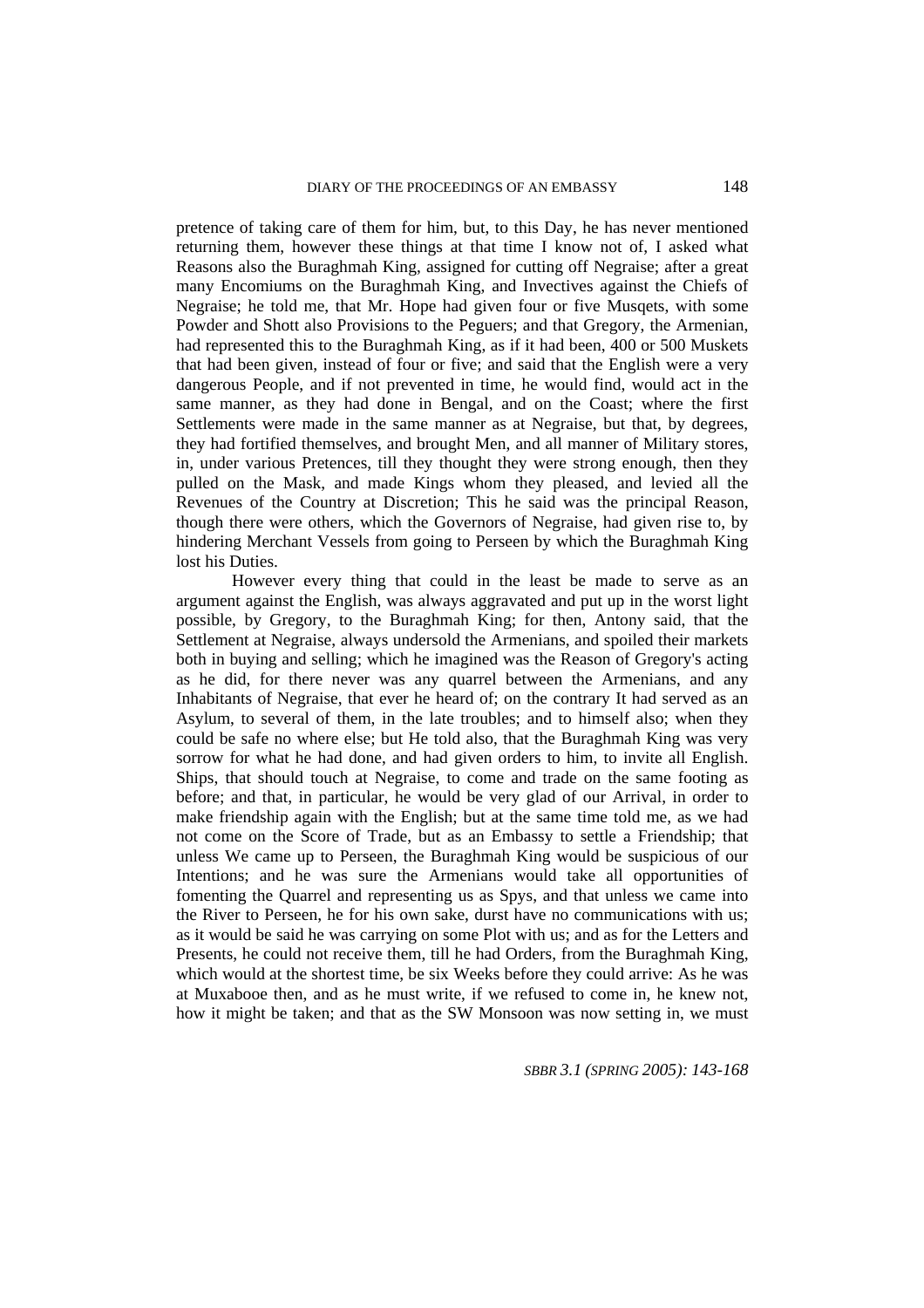come into Negraise Harbour, he said, for shelter, and that if any ill was intended us, it could as easily be done there as at Perseen: On this I told him, I would consider of what he said, and left him, in order to go on board; but as it blew excessive hard at South, I was 24 hours in getting to the Vessel; though not above three in coming from her.

When I had got on board, I found the Vessel rode very hard, and made Water, as there was a large Sea from the Southward; and that on heaving in the slack of the small Bower-Cable, it was found stranded; on this, as it was not possible to lay where we were in Safety, and as we were obliged to go into Negraise Harbour, and had nothing on board which could induce or tempt the Buraghmahns to seize us, I thought it best to run up to Perseen at once, as I was well convinced, that it the Buraghmahns had a Design to seize us, they could do it at Negraise as easily as at Perseen; So on June 26th in the Morning, We weighed and run up the River, and on the 28th arrived at Perseen, where we moored, by this time there was a Letter come from Meergui Norrataw, the Prince at Dagon, for Antony, in which he informed him of our being to arrive at Negraise; and desired him as soon as he had Notice of our Arrival there, to go down and bring the Vessel to Perseen; and also he gave him a very strict order to take care that nobody molested us in the least, and to let us have every thing we wanted.

I had not the least Notice from Gregory about any thing, but that he was gone up in great haste to the Buraghmah King, I heard from the People that brought the Princes Letter to Antony; who sent an answer to the Prince, advising him of our Arrival, at Perseen, I immediately set about getting a Bankshall built, to put our Stores, and Provisions in, while we hawled a-shoar to stop our Leaks, on the 7th of July I received a Letter from the Prince at Dagon, desiring me to come along with Antony to him; and bring the Letters, and Presents with me, which he would forward to the Buraghmah King, to this, I sent an immediate Answer, that as soon as I could procure Boats, I would wait on him, as he desired; and bring the Letters and Presents with me. On the 13th I went up to Kiowk Kiow (which is the principal place here abouts, since the burning of Pwswn, and where Antony lives) in order to get a Boat to go to Dagon; Antony told me, there was only one Boat, fit to put the Presents in, at Kiowk Kiow, which he wanted for himself; but that he would send and hire one, at some neighbouring place, for me, after staying two days to no purpose, I came down again to Perseen, without a Boat; for nobody durst hire me a Boat, without Antony's order; which he told me he had given, though on putting it to the Trial, I found, he had not.

When I was at Kiowk Kiow, I heard a Report of the Buraghmah King being dead, and of his Eldest Son having taken the Government of the Kingdom on him, and that he had sent for all the Great Men in his Kingdom, to come to Muxabooe, his Capital, and swear Allegiance to him, on enquiring of Antony he told me he believed it to be true, for that the Buraghmah King, on his Expedition to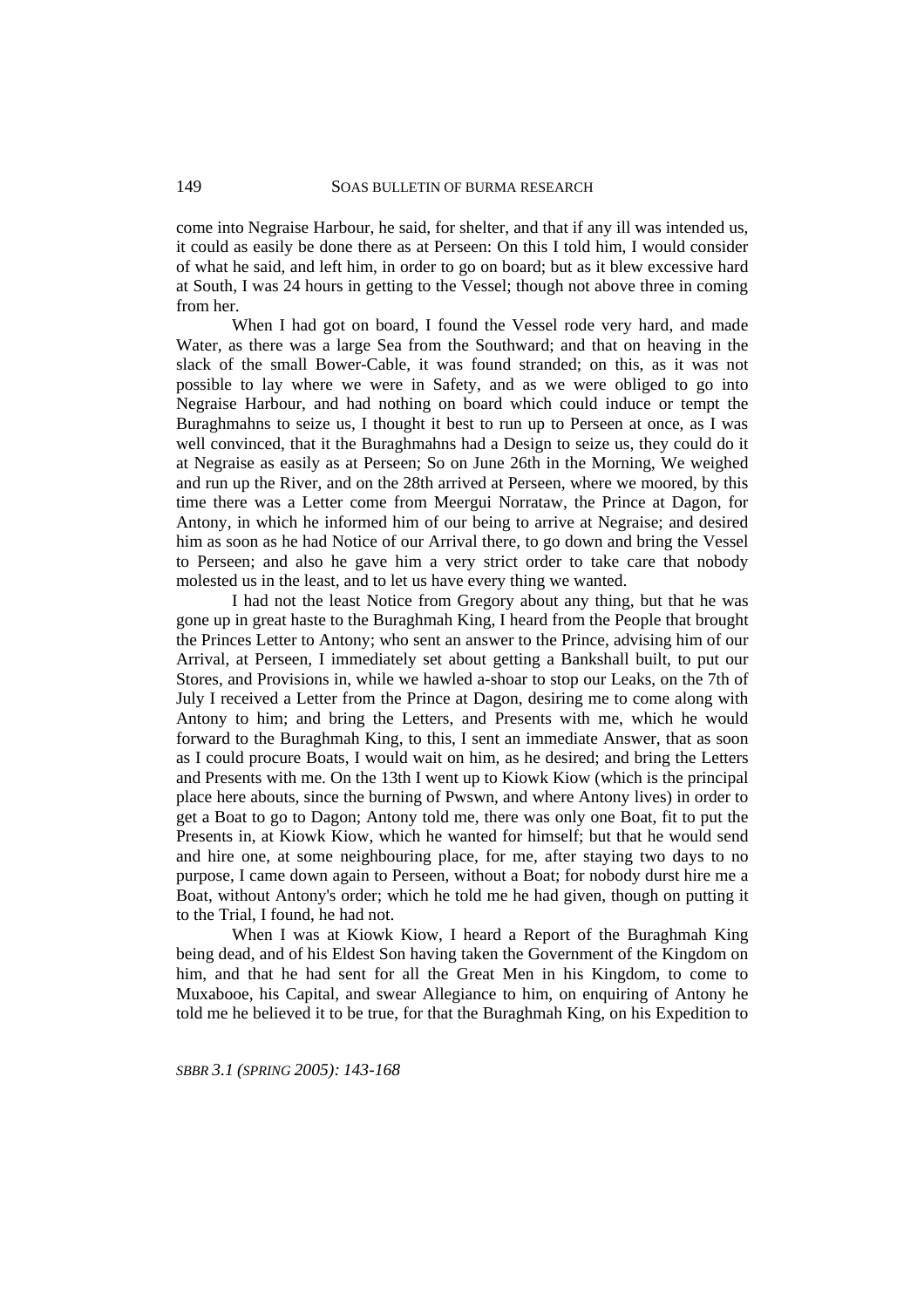Siam, which Place he had been before, some time, was obliged to raise the Siege on account of a fever, and Flux he had himself, as likewise one half of his Forces; and return home: but he had no other authority for any thing he said, than common Report.

On my return to Perseen I got the Vessel hawled ashoar, to see to stop some of her Leaks, and on the 28th July another Boat arrived from the Prince, at Dagon, with a Letter for me, desiring me to come with the Letters and Presents to him, as soon as possible, and the people that brought it, went on board, and took all the Arms for the Buraghmah King, by force, for I had refused to deliver them to them as I was obliged to go to Dagon myself; especially as the Prince had not mentioned it in his Letter to me neither; then; they went to Kiowk Kiow to Antony, for whom also they had a Letter, and the next day Antony, and the people that brought the Prince's Letter, came down to Perseen again, and brought a Boat for me, and the rest of the King's Presents, to go in: Antony also told me to carry a Present for the Prince, and, two or three others, that were his Assistants, in the Government the Province; who very probably would give me the Englishman that were at Dagon, without waiting for any other order, as the Country was all in Confusion, which was the. Reason he did not go with me; He then told me that the late King died in his return from SIAM, about the middle of May, and that his Second Son, who was then with the Army, after his Father's Death, wanted to get himself acknowledged King, by the Generals and hading Men, but being opposed in his designs by them, who all declared for the Elder Brother, he separated himself, with what People would follow him, from the rest of the Army, and went to Tonghoe, a Province bordering on the King of Siam's Country, where he proclaimed himself King; however the Generals that kept with the Main Body of the Army, kept the King's Death private as long as possible, and sent Notice of his Death to his Eldest Son, whom they proclaimed the King, and sent his father's Body, with great Pomp, to Muxabooe, where it was burned, they also sent him word of his Brother's Behaviour, who, by this time, not finding that People joined him, as he had expected, had also sent to his Elder Brother, and, by the intercession of his Mother, was pardoned on laying down his Arms; the New Buraghmah King. now thinking he had nothing to fear, under some Pretence or other, sent for two of the Generals from the Army, who had disobliged him in his Father's life time; they not suspecting any Danger, after their late Behaviour, went accordingly to him; but without admitting them to an Audience, he made them be put to death; This proceeding of the Buraghmah King, was resented by the rest of the Army, in such a manner, by the management of one of the most popular of the Generals, who was with the Army, and apprehended the same fate with the Officers who had been killed, that they immediately proclaimed him King, on this he took Possession of AVA, with about 12000 of the best Troops in the Army, and commenced Hostilities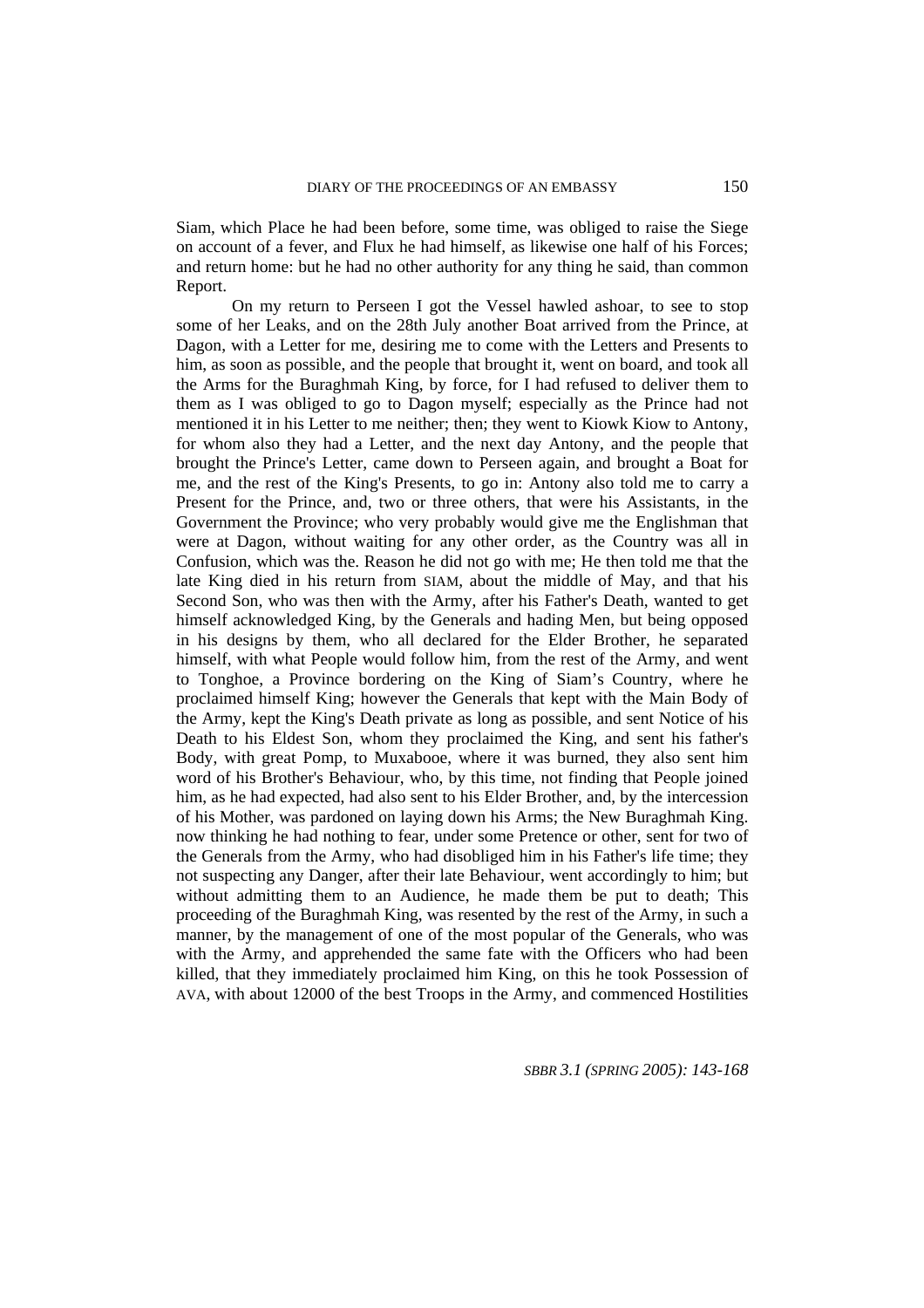against the late King's Son, he also sent circular Letters to all the Great Men in the Country inviting them to Join him, and acknowledge him King.

As yet there was no knowing what turn affairs would take; however it would be a sufficient excuse for me, which ever Party prevailed, that the Prince at Dagon had taken the Presents from me by force; it would be of no signification to risque the disobliging him by refusals, and putting those things under his Care, might perhaps get the Englishman at Dagon, released without farther trouble, so I determined to go with a good grace to him, as I found there was no avoiding it; and accordingly on the 30th of July, I set out for Dagon, in company with the Boat that brought the Princes Letter to me, and on the 5th of August arrived at Dagon, and delivered the King's Presents to Mungui Narataw, the Prince; and took a Receipt from him, tor the Particulars; I also offered him the Letters, but he would not receive them; but told me I must go to the Buraghmah King, with them, and deliver them to him in Person, and that he would send the Presents along with me, under care of one his Officers. I told him, I had not brought Necessarys with me for so long a journey, and that it would be a great Inconvenience to me to go as I was: I said this, in order if possible to get off going, for in the present Situation of Affairs in the Country, I did not by any means like it; but he would not be put off, but told me, he would send the Presents to a Place called Ledgick (which is situated on the great River of Ava, and near the Month of that Branch that runs down. to Perseen) while I went another way, with one of his Officers, to the Vessel, to get what Necessaries I wanted, and leave Orders with the Officers of the Vessel, for their behaviour in my Absence; and that afterwards I should go and join the Boat, with the Presents, at Ledgick, and proceed up to the Buraghmah King: he desired me also to provide myself with an Interpreter, before I left Dagon; otherways I probably would not get one, when I wanted him up in the Country; which, as it was absolutely necessary, I did, though I was obliged to pay dear for one; I then asked what Advices he had received about the Rebellion up in the Country, and whether or not he could not release the Englishmen to me then? he told me, that he had, that very day, received a Letter from Muxabooe, in which he had an Account of the General's forces, being defeated by the Buraghmah King's, and that he had shut himself up in AVA, in which Place he was besieged by the Buraghmah King's Forces, and that, as there was no great Guns in the Place, he expected every day an Account of his being taken: This, as I heard from every body else, was true; and, he said, as to releasing the Englishman then, though he had not the least doubt of their being set at Liberty, by the Buraghmah King, yet he could not presume so far on his favour (though the King was his Nephew) as to release them without an order, from Court, for that purpose; and, says he, as there is only those common Men here, and the Negraise Writer, meaning Mr. Robertson, you had better let it alone till the others arrive from Mergui, in the Ships we expect daily.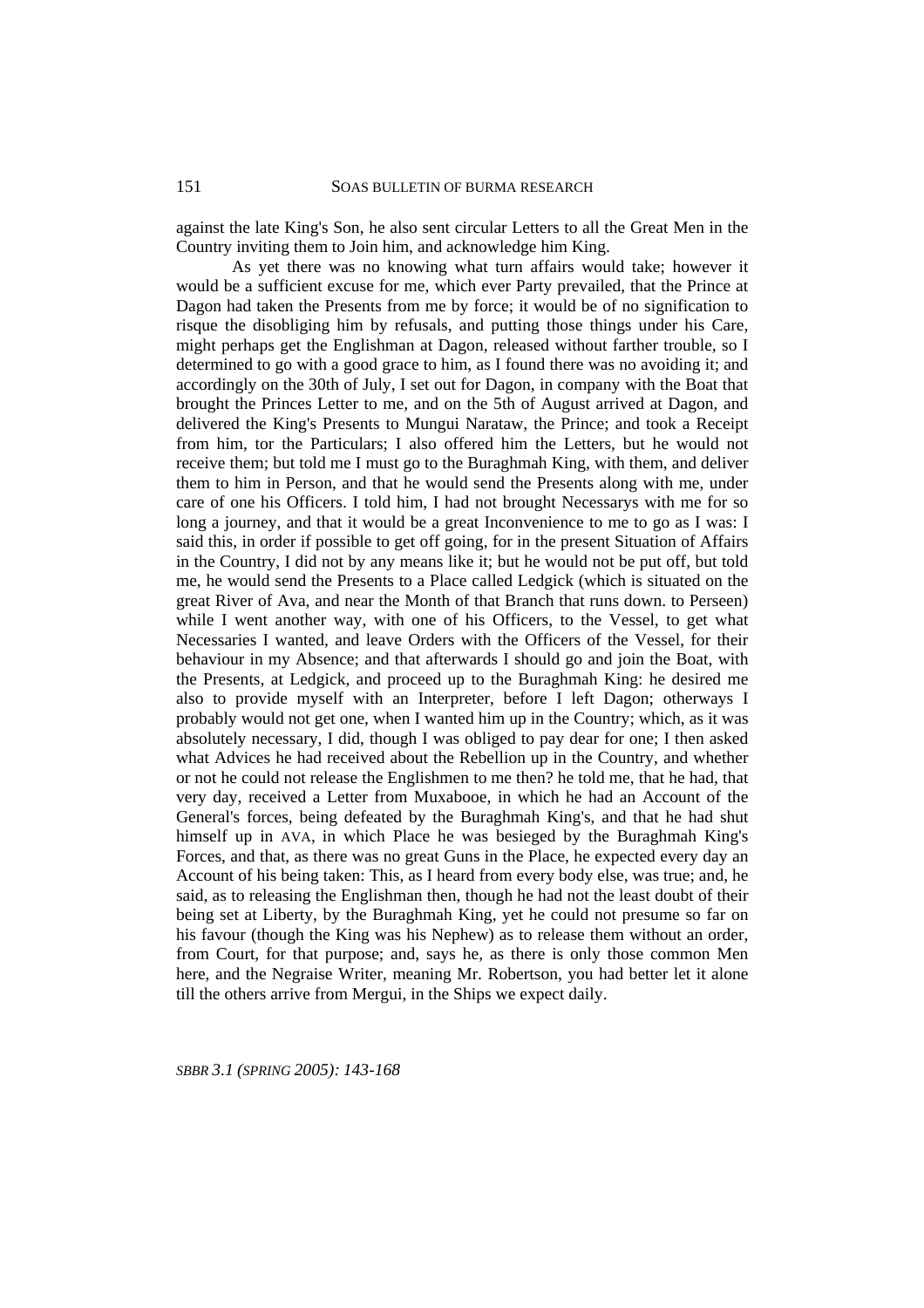I then begged him to let Mr. Robertson go with me to Perseen, to stay there till my return from the King, when I should be certain whether or not he would be released; This he consented to; and said, that as he had committed no fault, either against the King, or any body else, if it had been in his Power, he would have released him long ago; that he had ever since his Acquaintance with the English, which commenced in Mr. Newton's lime, when he was made Governor of all the Country below Prone, he had always lived in friendship with them, and never found reason to do otherwise; but that Mr. Hope had given some Arms and Provisions to the Peguers, which was represented to the late King, by Gregory, the Armenian with many aggravating Circumstances, on which he himself was sent some time before Negraise was cut off, to do it, though much against his Inclination, he was obliged to undertake it; that on his Arrival at Negraise he found so friendly an Entertainment from Mr. Hope, and Captain Inglis, that he went back to the Buraghmah King, with a Present, which Mr. Hope sent by him, and endeavoured to reconcile matters again; but Gregory, who had been sent to Negraise with him, did all he could to hinder the Buraghmah King, from dropping the Design of cutting off that Settlement; and at the same time represented him, as Confederate with the English, in the Designs they had, to bring the Country under Subjection, as they had already done, the Coast and Bengal; both which insinuations the Buraghmah King took so much Notice of, that he ordered Lavene the Frenchman, with a Party of Men, to cut off Negraise, and him to be put in Irons, and confined with other Criminals, and, for several Days, he was stretched at full Length on his Back, in the heat of the Sun, before the Palace Gate in Dagon, with three Timbers laid across his body, viz. one on his Throat, one on his Stomach, and another on his Thighs; till by the Entreaties of his Sister, who was the King's Head Wife, he was released, but, to this day, he has not recovered the Shock it gave him; also every Man that was with him at Negraise, except Gregory was Bamboed; I also heard when I was at Dagon, that as soon as Gregory had received the Letter, I sent him from the Nicobars, he immediately took Boat and went up to the Buraghmah King, in order to be the first, that carried him the News of our Arrival, and to take the Oath of Allegiance.

After having got an Interpreter, and a Boat, I set out on the 9th August, in the Morning, from Dagon, and on the 18th arrived at Perseen, where I found every thing as I left it; and on the  $17th<sup>1</sup>$  was going to set out in Company with Mungui Narrataw's Officer, and Antony, for Muxabooe; when there arrived one of the Buraghmah King's Officer, who was sent from Court, in Company with Gregory, and another Officer, who had a Letter for me from the Buraghmah King, and told me I had best stay at Perseen, till I received it; this I determined to do, as there might be something in it, which might hinder me from going up to the Buraghmah

 $\overline{a}$ 

<sup>&</sup>lt;sup>1</sup> Clearly, this date, or the one prior, is incorrect.—M.W.C.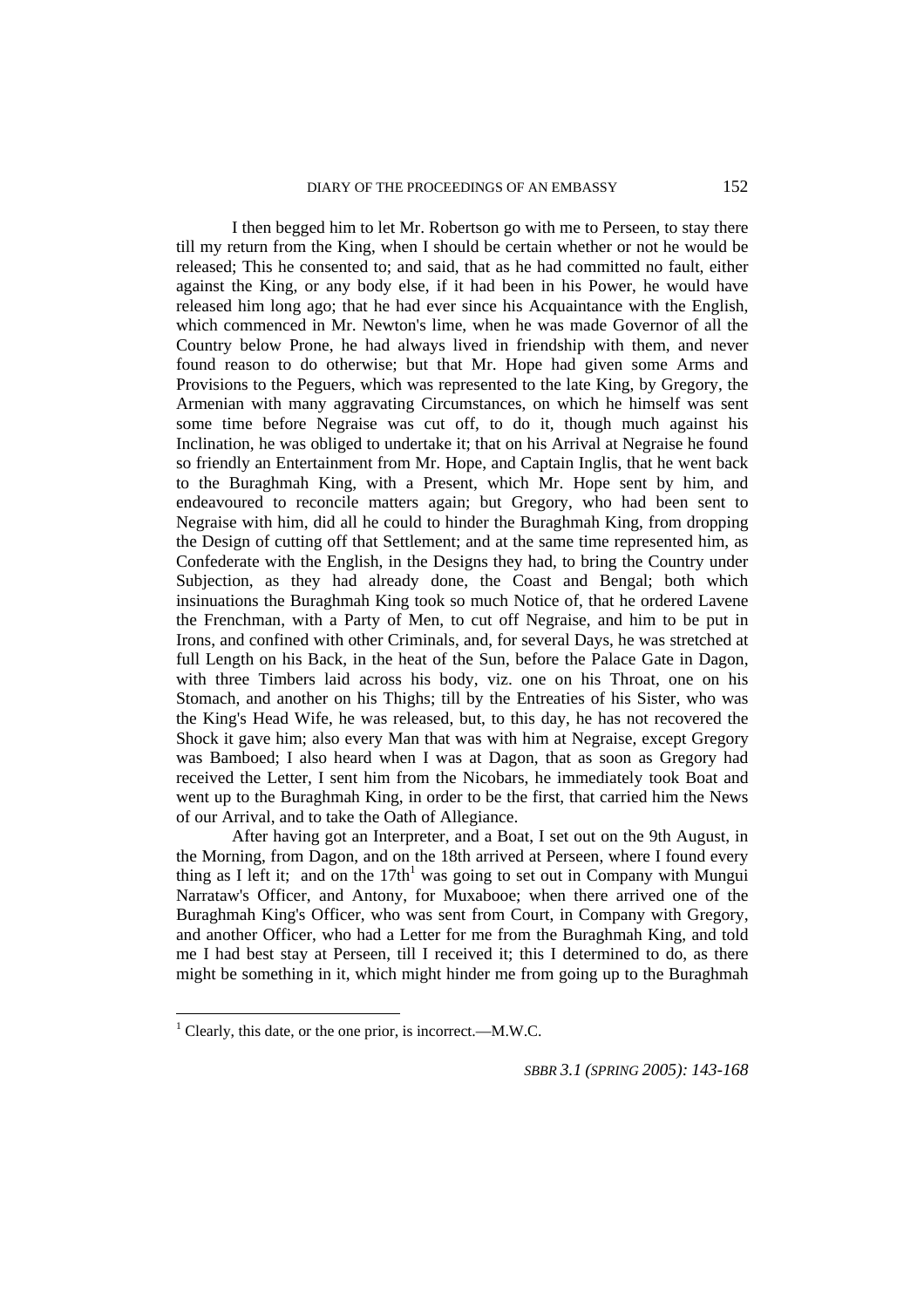King, and possibly an Order for me to finish what I came for, where I was; by which a great deal of Trouble and Expense would be saved."

On this Mungui Narrataw's Officer, without saying any thing to me, the very next Tide, went away up the River by himself; On the 18th, Gregory arrived also from the Buraghmah King; and sent to tell me, he had brought a Letter from the Buraghmah King, and desired I would come into his Boat, to receive it; To shew all possible respect for the Buraghmah King I went accordingly, and he told me he had delivered.the Original to a Buraghmah Officr, who, he said, would arrive in a Day or two; but he delivered me a Copy, in English, which, he said, was a true Translation of the Buraghmah King's Letter, if was as follows:

I the most High and mighty King of all Kings, the most fortunate, and above all good fortune, of all these my Dominions, Master of the three Pegu Kingdoms, with all its Provinces, Master of the Mines of Gold, Silver, Diamond, Rubies, Amber-beads, and all manner of precious Stems, in these my Dominions, now at the Golden City, in a Golden Palace, and Sliver Canopy, Father of all good Fortune, and with a cheerfull Countenance, and free Heart, together with a Good-will, towards the Governors of Bengal and Madrass.

This to Captain Walter Alves.

My Shabander advised me, of your being at the Diamond Island, with Letters and Presents tor me; as Negrais and Persaim are Sea-Port Towns, You may freely enter and land at any of these Ports, and Trade after paying the usual Customs; as I am sensible, as well as informed, of Your coming in behalf of The Company, to make friendship with the great King, my Father, who is now dead, He being informed of the Misbehaviour of Captain Hope, the Chief of Negraise, who had correspondence with the Peguers, built several Fortifications, and did not advise his Majesty then of his being there, neither came to pay a Visit, nor fulfill the promises and agreements made by The Company, his Majesty has also been particularly informed of the Fortifications that has been built there, and upon occasion to fight against him, sent People to demolish that place, and took away their Ammunition, stores, &c. Now as you are come to trade you have Negraise and Persaim (and after having paid your due Customs) You have free Liberty to trade, not only in those two Places, but in all my Dominions, and I will trade with you, and give you Merchandize, or any thing which you shall want, more than the Gnat King my Father has given the English Nation, formerly, with a good will and a free heart; that my Country and your Country may be one in a Golden Path; If the Company at Negraise, then had done  $no<sup>2</sup>$  that both Negraise and Persaim would have been theirs, long before now, but now as Persaim is Inhabited<sup>3</sup> you may freely come and live at Negraise, till Persaim is reinhabited, for which purpose I had made my Shabundar, Prince of that Place, and gave him Power

 $\overline{a}$ 

*SBBR 3.1 (SPRING 2005): 143-168*

153

<sup>&</sup>lt;sup>2</sup> So in MS—Dalrymple.

<sup>&</sup>lt;sup>3</sup> So in MS.—Dalrymple.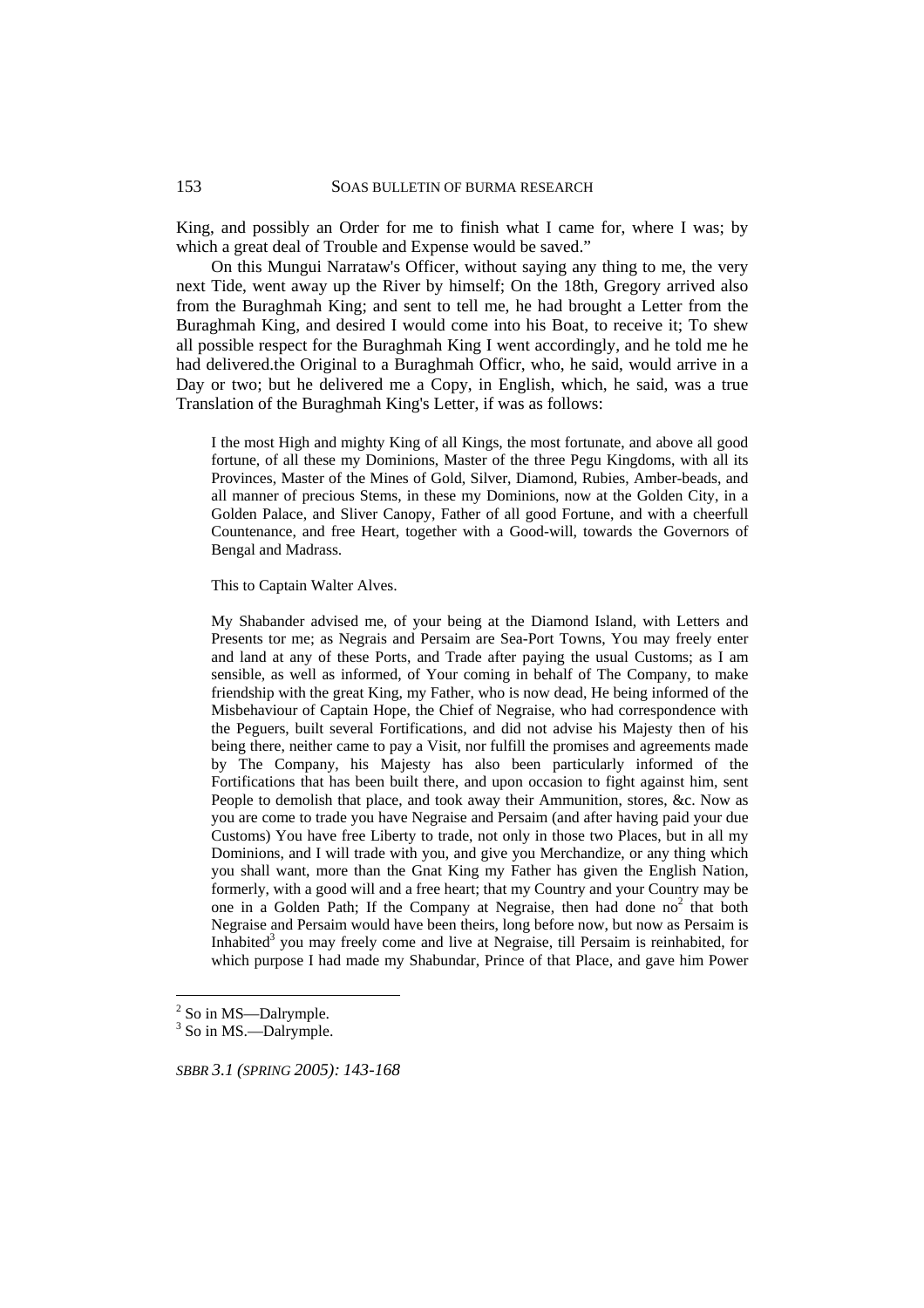#### DIARY OF THE PROCEEDINGS OF AN EMBASSY

to act as he things proper, for the Benefits of The Company's Interest, should there be any hereafter, as also to prevent misunderstandings between me, and the English Nation for the future, I desire you will come up yourself with the Letters and Presents from the Gentlemen of Bengal and Madrass; I have ordered my Shabandar to conduct you: here, for I have somewhat of Importance to communicate to you; and shall have whatever your heart shall wish for. He has also begged leave of me for the Release of an Englishman one Robertson, formerly a Writer at Negraise, which I granted him; I desire you also to bring up all the Goods you have brought with you.

When I had read this, and came out of his Boat again, the Buraghmah Officer, that arrived before him, asked Antony the Contents of the Copy, (to him I had explained it in Portuguese) when he had heard them, he told me there were several things in that Copy, which he was certain were not in the Original, and that the original letter had been in Gregory's care. It was true he had solicited for it, very strongly, to be delivered to him, but was refused, for which reason, he bid me taker care he did not lead me into a Scrape, and there leave me, and that I had better stay till I received the Original, before I set out for Muxabooe, and not go immediately with Gregory, as he would have me. I thanked him for his Advice, and resolved with myself not to go from Perseen, till I saw the Original Letter, which with what I have seen, would be something of a guide to me, in regard to whom I could most rely on for the future; whether Gregory, or the others sent from the Buraghmah King; and the improbable stories, and extravagant Promises of Gregory, helped to confirm me in that Resolution, after I had talked with him some time; Accordingly on the 21st the Officer who had the Buraghmah King's Letter arrived, which he delivered me, and read publickly on the 22d with much Ceremony, and as nearly as I could understand it, was as follows. The Buraghmah King's Titles, were the same as in Gregory's Copy, which for brevity sake I leave out.

In the Reign of the Great King, my Father, (who being wearied of this World is now gone to Govern a better) Captain Hope, who was then Governor of Negraise, did not shew the Customary Respects, nor perform the promises made by The Company to my Father, the Great King, but did just as he thought fit, built Fortifications where he pleased, and also held a correspondence with the Peguers, whom he supply'd with Arms, Ammunition, Provisions, &c. which being told to the Great King, my Father, he accordingly sent a Party of Men to Negraise, and Seized all the stores, Arms, Ammunitions, &c. Now, as I am informed of your Arrival at Diamond Island, with Letters, and Presents for me, and if the Governors of Madrass or Bengal want to settle at Negraise or Perseen, they have free Liberty to do so, and Trade, after paying the usual Customs, or if you have any Merchandize, you may freely enter and trade either at Negraise or Persaim (after you have paid the usual Customs) but as Perseen is now uninhabited, you may stay at Negraise, till it is repeopled. In the mean time, I desire you will come in Person, and bring the Letters, and Presents you have brought from the Governors of Bengal and Madrass, as also every thing of your own, you have to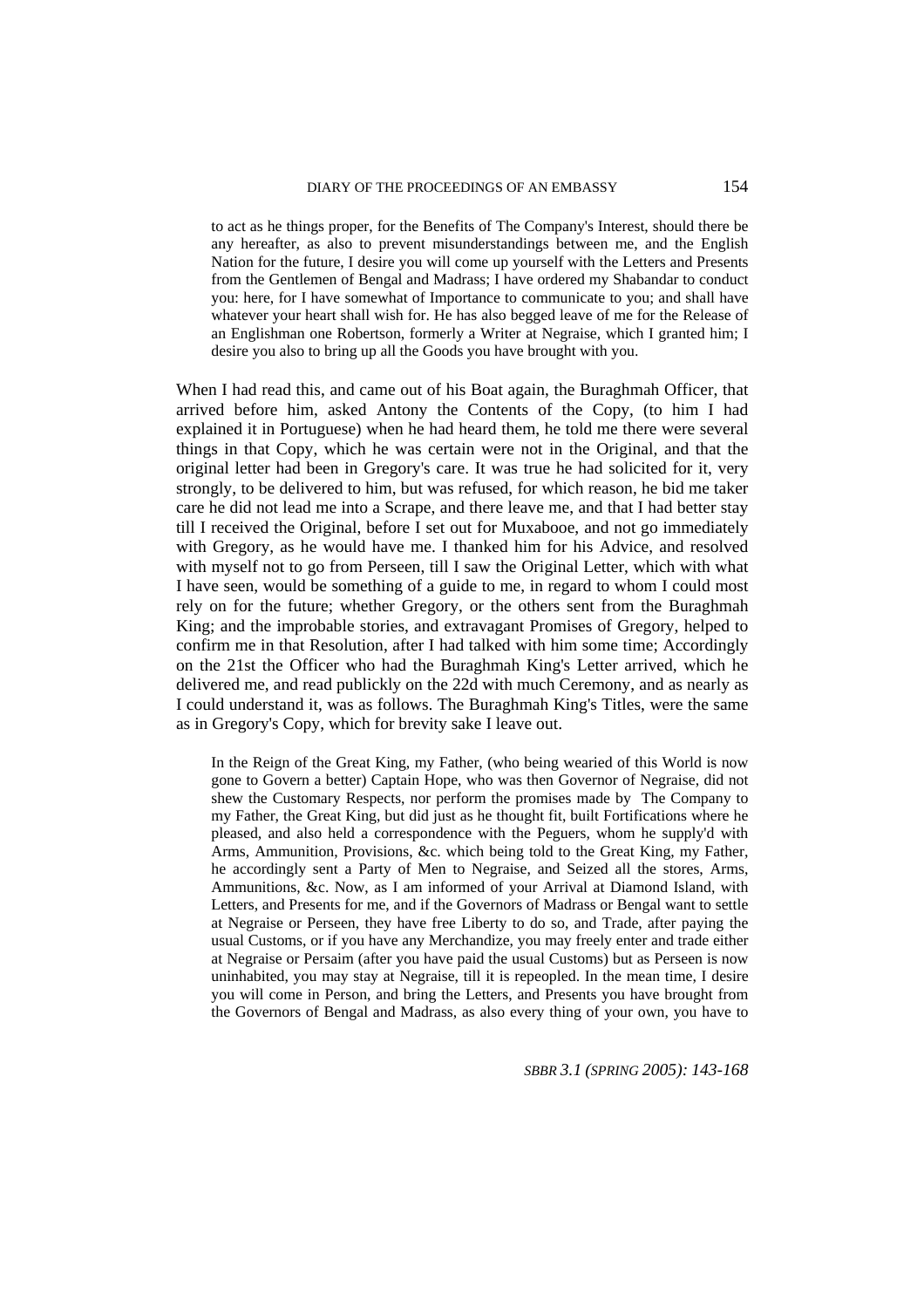sell, that your Country and my Country may be one, and you shall have whatever you desire.

When I had got this explained to me, I found Gregory's Word was not to be depended on; however I took no Notice to him, but resolved to have no communications with him; but what I could not avoid, for the future; I was desired by the Buraghmah Officers to take all my Orders from Bengal and Madrass with me, also the Copy that Gregory had given me, for the Translation of the Buraghmah King's Letters; for that Gregory had told the Buraghmah King, I was come with orders to Settle Negraise again, and had brought three Ships, and great Quantities of Goods, and Stores for that Purpose; and that it would be necessary in order to confute Gregory's Story, to shew my Original Orders to the King, as also the Copy; for they were certain that the King, on seeing nothing of what Gregory had made him expect, would ask for what I came; and what Orders I had, from Bengal and Madrass; As there was nothing in either of the Orders that could be taken the least amiss by the Buraghmah King, I told them I would do so; they also, said, that Gregory told the Buraghmah King, that Mr. Pigot had wrote to him, to transact affairs for The Company, with him, and they also, desired me if I had not already delivered to him Mr. Pigot's Letter, not to do it, till the Buraghmah King had given me leave to do so; they also said the Reason of the Buraghmah King giving Mr. Robertson his freedom, was nob because Gregory ask'd it of him, but because the late King, his Father, had promised to do so, the first Opportunity that offer'd of his getting to the Coast; which now offering by our Arrival, he gave him leave to go accordingly.

On the 22d. August, in the Evening, having finished any business I could do, I set out from Perseen, in Company with the two Buraghmah Officers, Antony and Gregory, for Muxabooe where the Buraghmah King usually resides; Two or three Days after I had left Perseen, I heard of the Arrival of some Ships from Mergui, in which I expected there was some English Officers, Nothing remarkable on our Passage, up the River, but at several Places, viz. Meam, Prone, Meloone, Yangoo, and some other Chokeys my Boat was searched, and People changed, which always cost me a good deal of Trouble, and a Present, before I got fresh People, for all that came from the Buraghmah King, not one stayed with me, as my Boat rowed heavy; but Antony staid close by me, and I believe saved me some trouble, in changing my Boats Crew so often; he also was searched, and served in the same manner, on Account of the Rebellion in the Country, only those, who came directly from the Buraghmah King, were exempted from Search; not one of whom staid by me, but took what things I had for Sale out of my Boat, under pretence she was too deep, and to make her row better, and made what haste they could to the Buraghmah King with them; as I found Mungui Narrataw's Officer had also done with the Presents, when I passed by Ledgick. On my way up the River, I found the Country People, in general, by their Discourse, which was interpreted to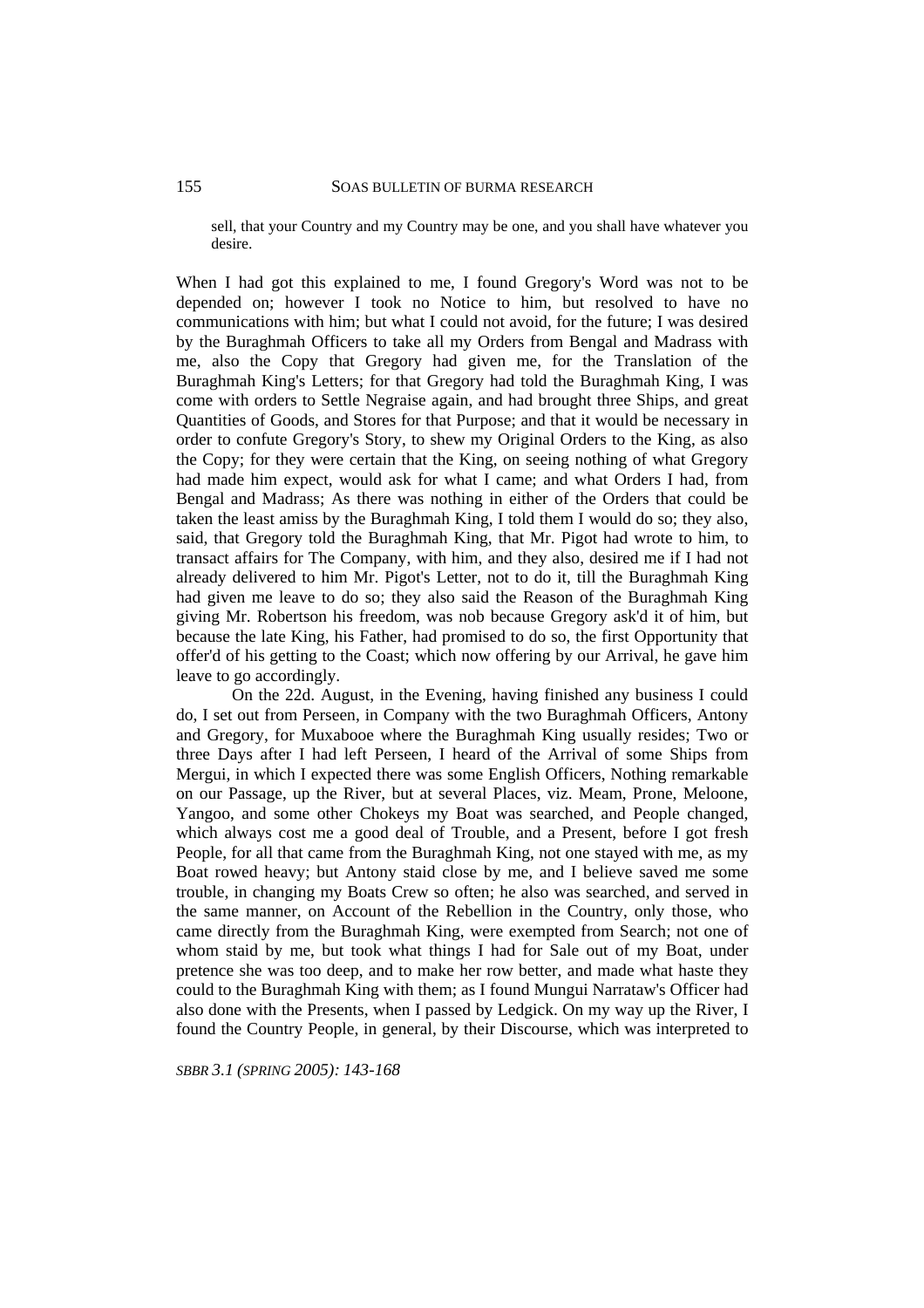me, both by Antony and my Linguist, were disaffected to the present Government, and always seemed pleased, when ever they heard of a Repulse, that the the Buraghmah King's Forces met with before Ava, which were frequent; and in every attempt they made to enter the Place (though there was no Cannon in it) were always worsted, in one of which Attacks Laveene, the Frenchman that commanded the Party that cut off Negraise, was killed; I have already mentioned that one of the late King's Generals had shut himself up in Ava, with some of the best Troops of the Kingdom, for fear of being assassinated, as two others were, before they were admitted to see the Buraghmah King; they also talked publickly, that the General, in Ava, had sent to SIAM, for the Son of the last King of Ava, whom the Peguers dethroned and killed, about Ten Years ago, to come to Ava, and he would put him in possession of the Kingdom; and by their discourse, and manner of telling these things, they all of them wish'd it might turn out so; and every thing in the Country seemed to be in great Confusion; After a very tedious journey in the Boat.

On the 22d of September, I arrived at Siggeyn, a Place directly opposite to Ava, on the other Side of the River, and where the Buraghmah King had been sometime, in order to & forward the Reduction of Ava, which he had besieged, then for two Months with 100,000 Men, as I was told, and whose Batteries were within fifty Yards of the Walls, arid though there was no Cannon in the City, nor a Ditch about it, yet the Besieged kept them off with Musketry; and when they endeavoured to scale the walls, the Besieged plyed them so with boiling Dammer, mixed with Oil, that they always fled with Precipitation; some Poor Creatures, that were miserably scalded in these Attacks, I Saw in Hutts on this side of the River.

On the 23d, in the morning, I was sent for to the Buraghmah King, but, before I could get admittance, I was obliged to send a Present before me (as Mungui Narrataw's Officer had carried those I brought from Bengal and Madrass to the Buraghmah King, and delivered them some Days before I arrived, and was gone to Dagon again;) after making Obeisance to the King, in the Buraghmah manner, I delivered him the Letters, he broke the Seals, opened them and sent me to his Secretarys to get them translated; but before they would set about it, I was obliged to give a Present, to a man that could read the Persian Language for his Trouble, I found this was very necessary, or he would perhaps have translated them, in such a manner, as that I should have been no Gainer by saving it. There was a Copy of the Madrass Letter to the Buraghmah King in Portuguese, which they made me read, and had it translated and compared with what the Persian. translated, and being found to agree, when the others were done also, I was sent for to the Buraghmah King to hear them read, He said he was surprised to think how the Governor of Madrass, as he said in his Letter, could have the face to demand any Satisfaction, which he would not give; for that he looked on all that were killed at Negraise, whether guilty or innocent, as born to die there, and in that manner; and that he never would give himself any trouble to enquire farther about the affair;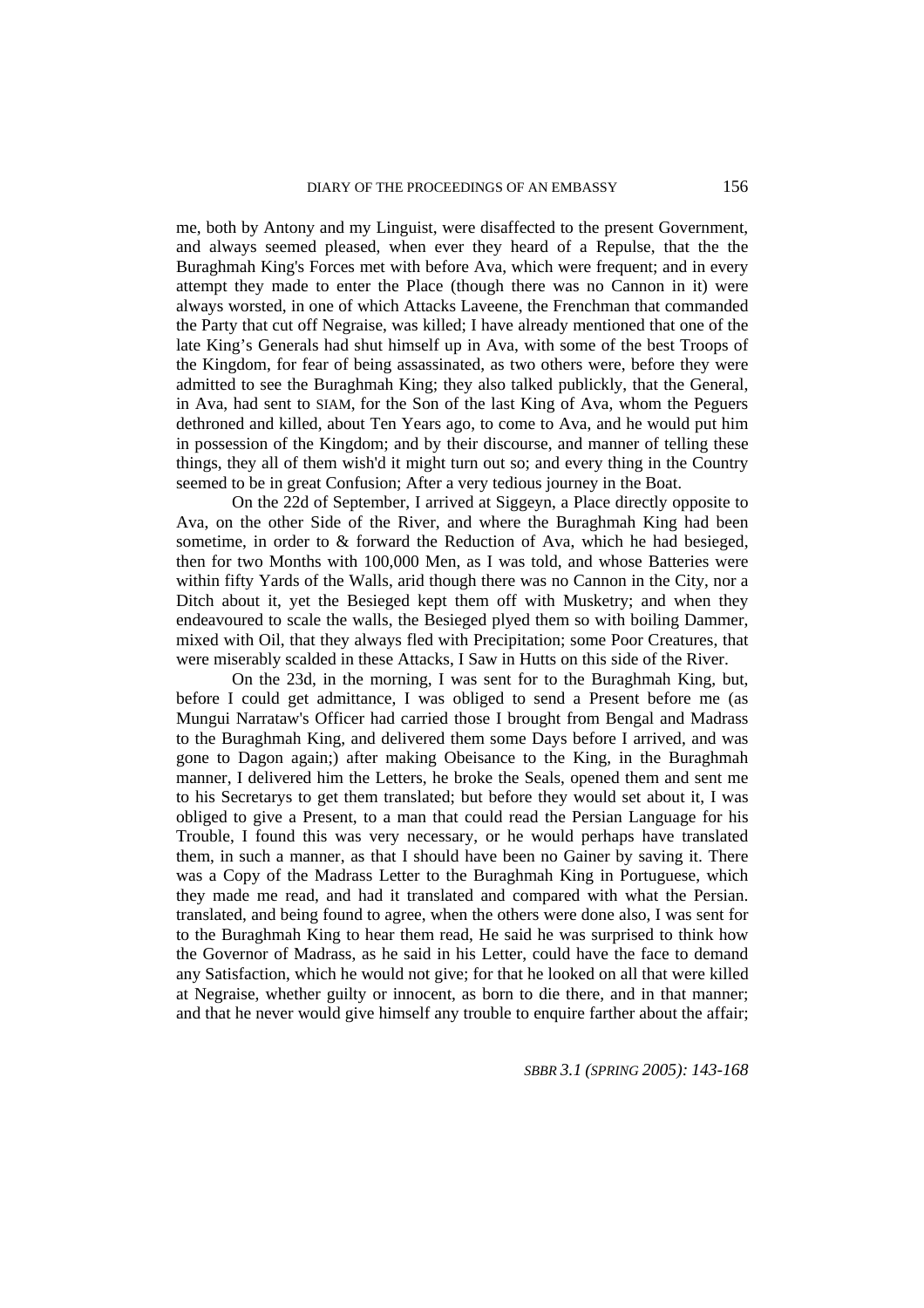## SOAS BULLETIN OF BURMA RESEARCH

157

His Soldiers were not obliged to know who were guilty, or who were not, neither did he expect they would enquire, but, in such cases, generally killed Men, Women, or Child as they pleased; for instance says he, as soon as ever they get into Ava, I have given them Orders to spare nothing, that has Life; and to burn, kill and destroy every thing in it; though I knew that Nittoon (meaning the General) and the Soldiers are to blame; as for these People, that were not killed, you may take them with you to the Coast; the Timbers, you may also have, but as your Governors at Negraise, and the Masters of Ships, that were seized, were the Offenders, they must stand to the loss; for Restitution, I will make none; I then asked him what Crimes the Governors of Negraise had committed, for which the King, his Father, had been so much offended? He said, that Captain Heft, while Chief at Negraise, had supplied the Peguers, who were his Enemies, with Arms, Ammunition, and Provisions; and was in Contract with them, for when they took any Buraghmah Boats, the Plunder they carried to Negraise, and Captain Hope took one half, and let them keep the other; and that not till after many repeated messages to him to desist from such Practises, the King his Father, had ordered Negraise to be destroyed; I answered, if that could be brought to proof, the Laws of England would punish him with Death, if his Father, had left his Punishment to the English; I then asked him what Crime the New Governor, that arrived the Day before, or any of his People had done, for there was no difference in their Punishment;

He said, "he was born to die there;" and laughed,

for, I suppose you have seen; that, in this Country, in the wet Season, there grows so much long useless Grass and Weeds, in the Fields, that in the dry Season, we are forced to burn them, to clear the Ground; sometimes it happens, there is some useful Herbs among these Weeds and Grass, which as they cannot be distinguished easily, are burned along with them; so it happened to be the new Governor's lot.

Then the King asked me, what I came to his Country for? I told him I was sent by the Honourable the Governors of Bengal and Madrass, with Presents to His Majesty, and Letters in which were mentioned every thing desired by their Honours; which, if it was his Pleasure to grant, I was ordered to return as soon as possible, with his Majesty's Answer; but had no Authority to ask for any thing, besides what was mentioned, in the Letters to his Majesty; he told me, that if the English wanted a Settlement, for trade, in his Country, notwithstanding they had behaved so ill, he would yet allow them to trade where they pleased; but that the Principal Settlement, must be at Perseen, and not at Negraise; for when at that Place, as we were at War with the French, they might come and plunder the Island, before He could hear of their being there, or send us any Assistance; which could not be done, if at Perseen. Says he,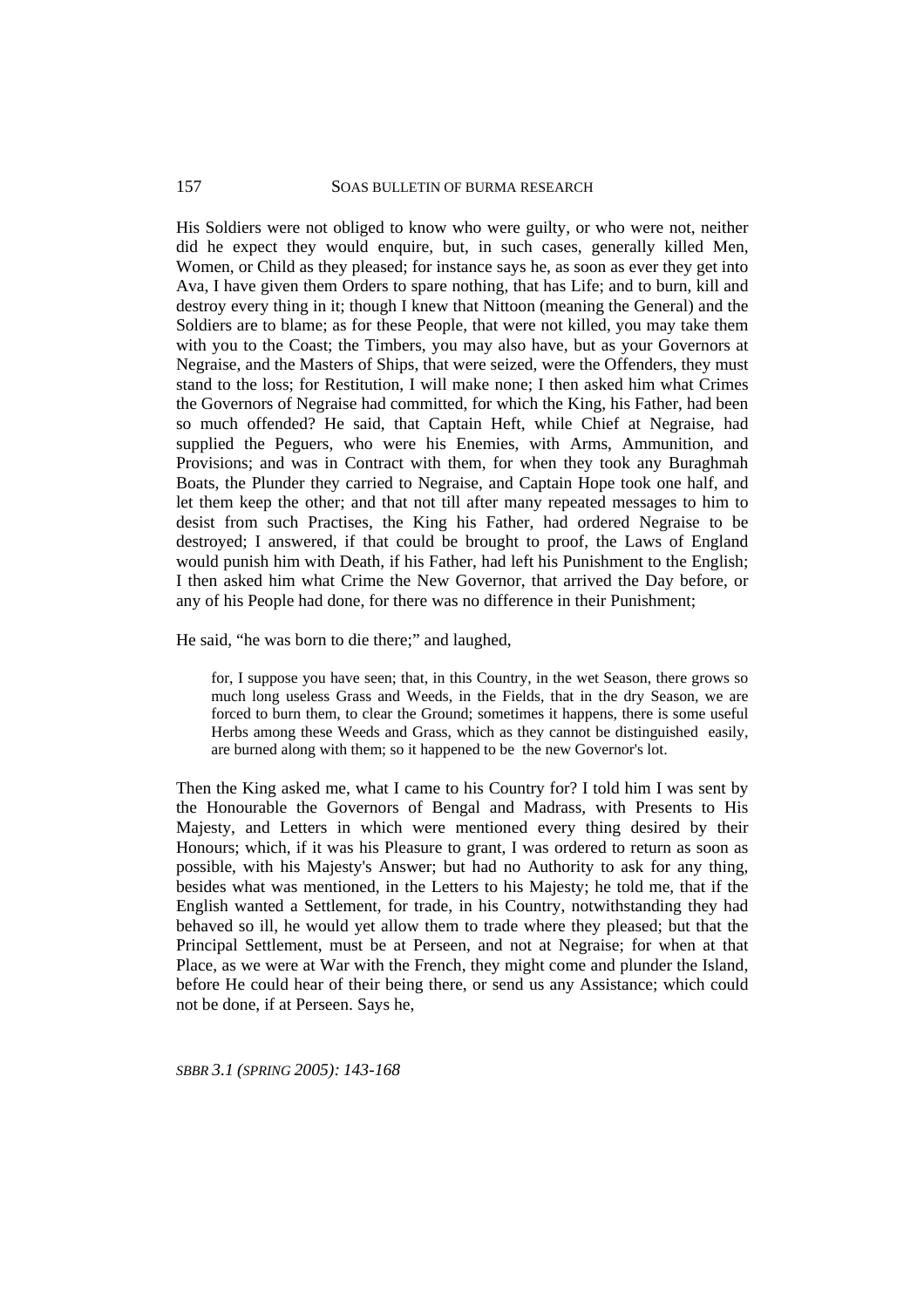The Governor of Bengal requires Satisfaction for what The Company lost at Negraise, and for Mr. Whitehill's Vessel, but that I will never give; as the Governors of Negraise, and Mr. Whitehill himself, were the Offenders; let him look to them for the Losses sustained; Indeed there is a good many of the Company's Timbers at Perseen and Negraise, them you may take freely.

But, says he,

You must leave somebody to look after them; to whom I will give you an Olio, or a Permission in writing, to buy, sell, or do any kind of Merchandize at Perseen," (after paying the proper Duties).

[He continued] As He knew, that if was for The Company's Interest, that they should have a Settlement in his Dominions, he would give them as much Ground about Perseen as they wanted, and I must have somebody there to hoist Colours, or else he would think that the Governor's expressions of Friendship, were only wrote to amuse him; and me sent to his Country with some other Design than was avowed; the success of which, it was his Business to prevent; I told him, I could not possibly stay myself, neither was it in my power, to give any other Persons Authority to act for the Company, but as his Majesty insisted so strongly, that somebody should stay at Perseen, if he would be pleased to release the Englishman in his Dominions, I would leave two of them as a token of Friendship, and to look after the Timbers, as he desired, till the Honourable the Governors of Bengal and Madrass signified their Pleasure: This I was obliged to say, well knowing, that if I had not complied, it would have served as a foundation for them to have quarrelled, and might be attended with the loss of my Liberty, at least, by what the distant threat of the Buraghmah King seemed to insinuate.

The Buraghmah King said that he wanted Arms, Ammunition of all Sorts, Men and Implements, to make Gunpowder, and to cast Iron, Shot; also he wanted a Horse and Mare, each four Cubits high, and a Male, and Female Camel, for to breed; that if the Governors of Bengal and Madrass would supply him with those things, he would give them, in return, the full Value, in any Commodities they pleased, that his Country produced; I told him, I did not doubt but the Honourable the Governors of Bengal and Madrass would supply him with those things, it in their Power; but at present, I as there was a War with the French, Arms and all kinds of Ammunition, were so scarce that they could not be got, or they would perhaps have sent him, a larger Quantity of them; and as for a Man to cast Iron Shot, there was none made, only in Europe; Those they have at Bengal and Madrass being brought from thence ready made, and as there was nobody, there, knew now to make Iron Shot, it would take at least three or four Years, before a Man could be brought from Europe for that Purpose; then he asked me, if I could engage, in the Name of The Company, to furnish him with those things, viz. Arms,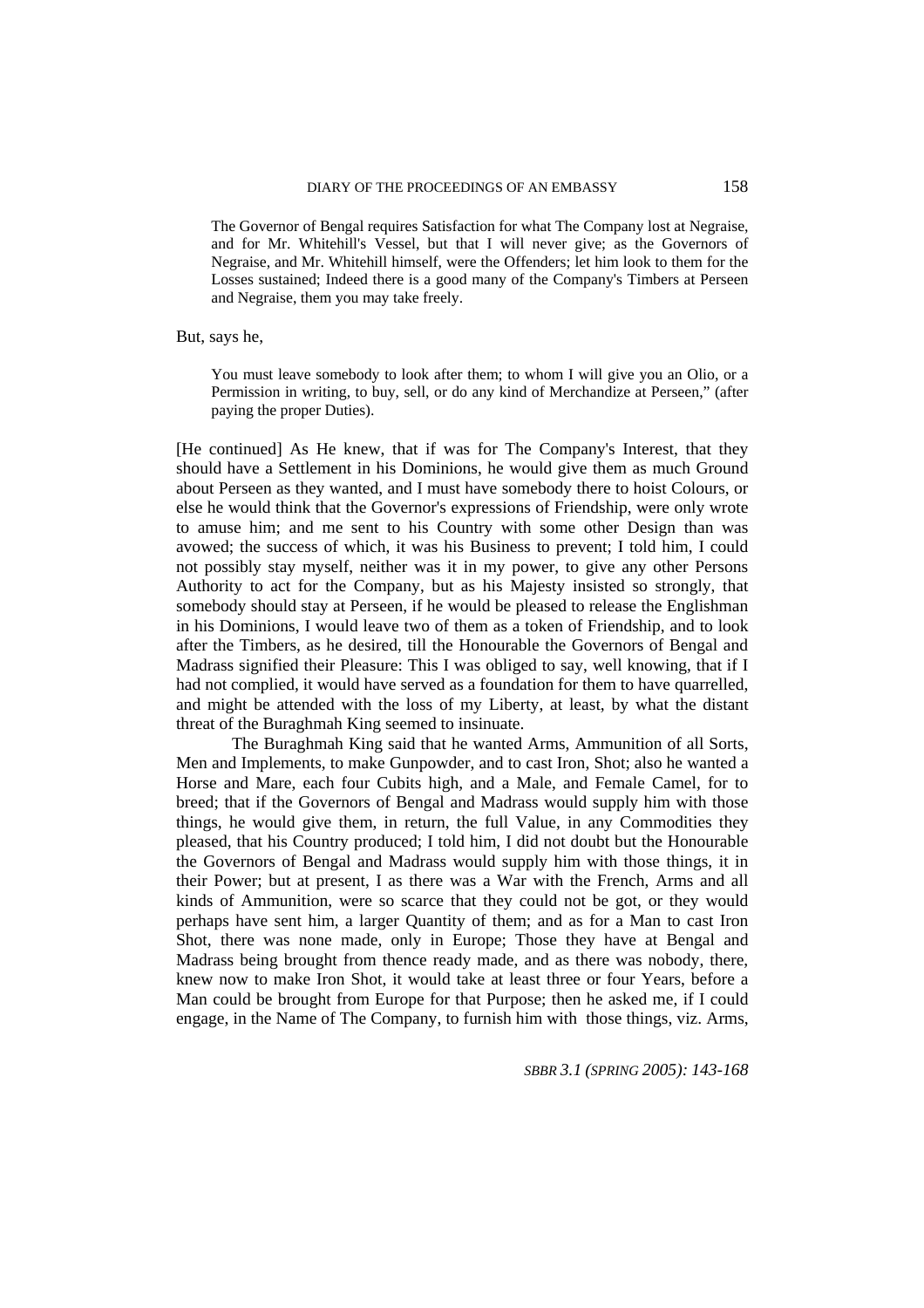Ammunition, &c. and he would give them as much Ground, or any thing else they wanted, in the Dominions, I said, that I could [not] enter into Engagements on the Part of The Honourable Company; and, as I had no Authority, it I did, they would not be valid; but that I would inform The Honourable the Governors of Bengal and Madrass, of what He said, and desired he would give Orders, to his Secretary, to mention in his Letter to them, any thing he wanted; he said he would so, and then desired again, that as I was obliged myself to go away, I would leave two of the most Sensible Men among the Englishmen, at Perseen, in the Name of The Company, 'till the Governor of Madrass should send a proper Governor, otherwise, says One of his Counsellors, "We shall imagine you are come as a Spy, and [not], to renew friendship;" on which I answered, that Spys came always privately, but that I had always said, and done every thing, in publick; which might convince His Majesty, that I had no private Orders, or any thing to execute, but what was openly professed; and told the Buraghmah King I would do as he desired, and he said He would give Orders for Olios to be made out for the delivering of what Englishmen were in his Kingdom to me, as also an Olio, signifying it was his Pleasure, that the English who resided at Perseen, should (after paying the proper Customs) have free Liberty to trade; and that no Person whatever should molest them: and that if any English Ships arrived at Negraise, they should have Liberty to trade on the same terms; I was then ordered to withdraw, and told, that, when I had any Business, I might again wait on the Buraghmah King; and if he wanted me, he would send for me: This Day Gregory was Master of the Ceremonies, and helped to interpret, what I said to the King, but the Letter to him, and the other to the Vizier was not read in my hearing.

On the 24th, in the morning early, the Buraghmah King sent me word, that he wanted the Boat, I came up in, immediately, and that he would order me another; I was obliged immediately to land every thing I had, on the Beach and make a Tent for the Present; but afterwards as I saw no likelihood of a Boat for some time, I was obliged to build a Bamboo House, to shelter me from the Weather, 'till I could get a Boat, from a Man that had the Care of all the King's; and as I could not hire one there, before I did set one from him, it cost me more Trouble and Expence, than if I had hired one any where else, for all the Buraghmah King gave Orders, in my hearing, to get me one the same day he took the other from me; on the forenoon of the same day, viz.. the 24th, I was sent for to the Palace, to see what things I brought for Sale, opened before the Buraghmah King, I went accordingly, and though I told them, I could not possibly sell the whole, but must keep some for Presents, it signified nothing; for Gregory, as Custom Master, took one Tenth of the whole Quantity, I bad given an Account of at my Arrival at Perseen (but as I had given away as Presents, some of the Goods, before I set out for Muxabooe, was obliged to give a particular Account, to whom I had given them, for, says Gregory, "We must take care, that these Strangers do not, under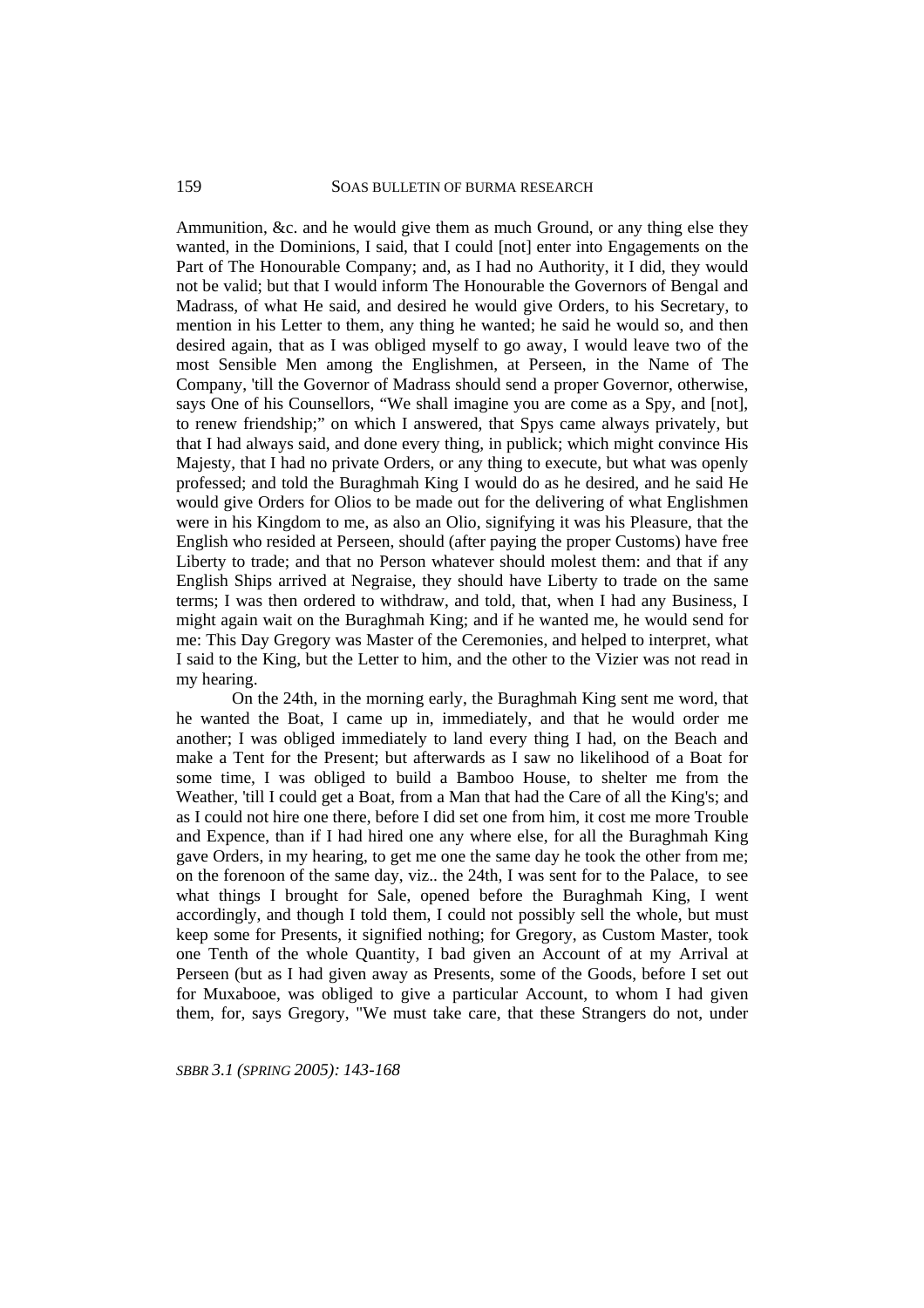pretence of Presents, sell Goods, and so defraud the Buraghmah King of his duties)" then he took for the Chop, Godown-hire, &c. at the rate of five Per Cent more, He would not except these very things, which I had given as a Present to the Buraghmah King, but took duties for them, the same as if I had sold them; there was some white Cloth, damaged, in the Buraghmah Boats, after they had taken it out of mine; for that Gregory took Customs, &c. out of the Good, which; when I objected to, as I could not sell it, was silenced, by being told in a very peremptory manner, that the Buraghmah King had occasion for more than the whole; and stood to no losses. Afterwards what things the Buraghmah King wanted were picked out, and then the Ministers took what they liked best. When I asked what price, they would give me, was answered, that on that Head, I had best say nothing, for the Buraghmah King was not to be dealt with as a Merchant, but always gave what Price he pleased, which I found, afterwards, was not half, what I could have got front other People, and the Ministers took care to follow his Example in that, and every thing else they got any thing by; I saw it was in vain to complain, so told them I relied on his Majesty's Pleasure, in that, and every thing else; at which the Buraghmah King seemed pleased, and told me that next time I came, I should bring more Goods, for that the Duties of these, were scarce worth taking the trouble of counting them tor; and said I might take away the Remainder of the Goods, and sell them to whom I pleased; on this I went away to my Tent.

On the 25th, early in morning, the Buraghmah King sent for me, and desired me to shew him, my Original Orders from Madrass and Bengal; which, when I did, after a great many Questions, which were asked to see if they could touch me in any Contradictions, I was ordered to read them, and when they were explained to the Buraghmah King, he called to Gregory, in a surly manner, that there was no mention of settling Negraise, either in his Letters, or my Orders and asked him where the three Ships, and great Quantities of Goods were, that he told him of; Gregory made no Answer, and the King asked me, where the Letter, Gregory had given me at Perseem, as a Copy of his, was; I had got it translated into the Buraghmah Tongut, in coming up the River, and gave it to Him, he ordered one of his Secretarys to send it, when he had heard it read, he asked me, if I was certain, that this was a true Translation, on which I appealed to the Buraghmah Officer, and Antony, to both of whom Gregory had explained it, in the same manner on his Arrival at Perseem, who both affirmed the truth of the Translation; on which he said to Gregory, that he had once designed to make him Sea-Customer at Perseem, according to his Desire; but as he was so expert of making himself a Prince, and an Agent for The Company, that to-morrow, or next day, he expected to hear him give himself the name of a King; and told him to go with his Comrade, on the other side the River, (meaning the General in Ava) on which Gregory pleaded his Letter from Mr. Pigot, as something to countenance what he had said, about The Company (having appointed him to transact affairs on their Part, and the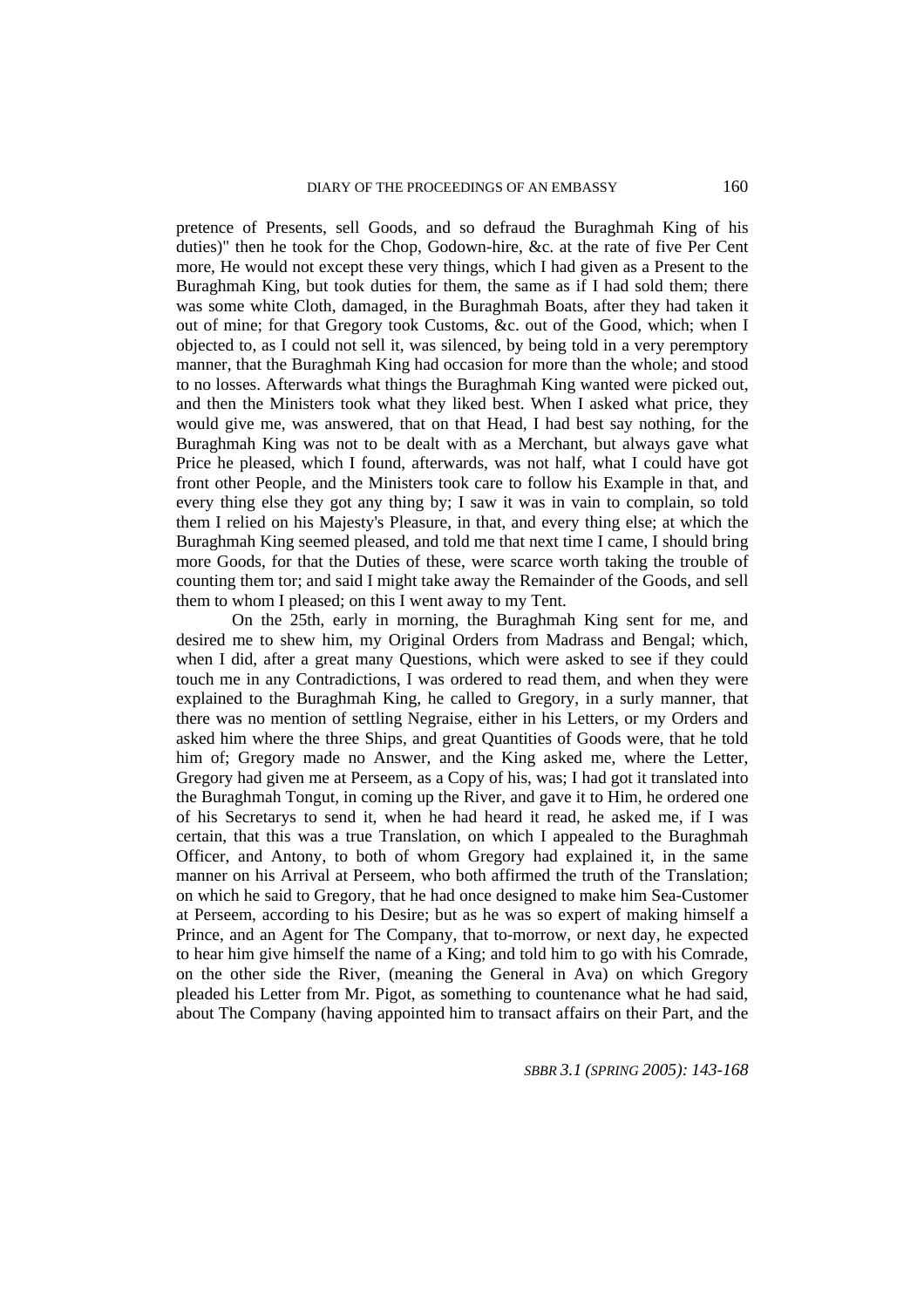Buraghmah King) then the King asked me, if Mr. Pigot, or the Governor of Bengal had told me to apply to Gregory for any Assistance, I answered, they had not; on which Gregory was ordered out of the Palace that Instant; and he, seeming a little tardy, was dragged out in the Street: after this the Buraghmah King would never suffer an Armenian, to interpret any thing to him, but always called for Antony, who, to do him Justice, was of great Service to me, by telling me whose Interest with the Buraghmah King was strongest, and the mariner of insinuating into some of the Great Men's favour, whose disposition he knew; also to whom, and the manner, to apply for the soonest dispatch of my Business.

But notwithstanding all I could do, I could [not] get my Dispatch till the 9th of October, for though I made all the Ministers Presents, through whose hands Business passed, on my first Arrival, as I was told, by every body, I would be much sooner dispatched for it; yet always when I went to ask, when the Letters would be ready, and when I should go away, I was put off with Delays, and evasive answers; there was some things of greater Consequence, which would take up so long a time, and must be dispatched first, but that the Letters and Dispatches for me, should be the first Business, they would do afterwards; I was put off in this manner for Ten, or Twelve Days, when one Evening, one of the Secretary's Servants, that used to come to my house, and to whom I was complaining of the Delays, that I was almost every day put oft with, told me that it was done on purpose, and thai without I gave all the Ministers, a considerable Present, each, I might be six months before I got away; for says he, the Letters want only to be fair-copied, and the Olios to be made out, all may be done in half a day, if they pleased to dispatch You.

I told him that was an Imposition, and I would complain of it to the Buraghmah King, but replied he,

What Linguist dare, or will, carry a Complaint to the Buraghmah King, against the Vizier Secretarys, &c. or if they did tell him what you desire, he would only laugh at it, and say that it was what every body else did; and why not a Stranger; for the Presents the Ministers get, in that manner, are what they live by; The Buraghmah King pays them nothing, for which Reason he will give no heed to a Complaint of that Kind; However if you please, you may try the Experiment, but take my word you'll wish you had let it alone; for to tell you a Secret, the Buraghmah King, in the present posture of his Affairs, will not quarrel with them for a Trifle; as they are all leading Men in the Country, and can be of great Service, or Prejudice, to his Interest at this time; but says he if you do give any thing, the sooner you do so, the better, and the more easily they will be satisfied; it will not be above three hundred Tekals to each of them; and there is eight in Number; besides, if .you have made any remarks on the Present Situation of Affairs, here, or have any Papers you would not have seen, you had best destroy them, for I have heard that there is a Design to search your House, to look for Pafws, in order to discover, it possible, whether or not you have any Designs,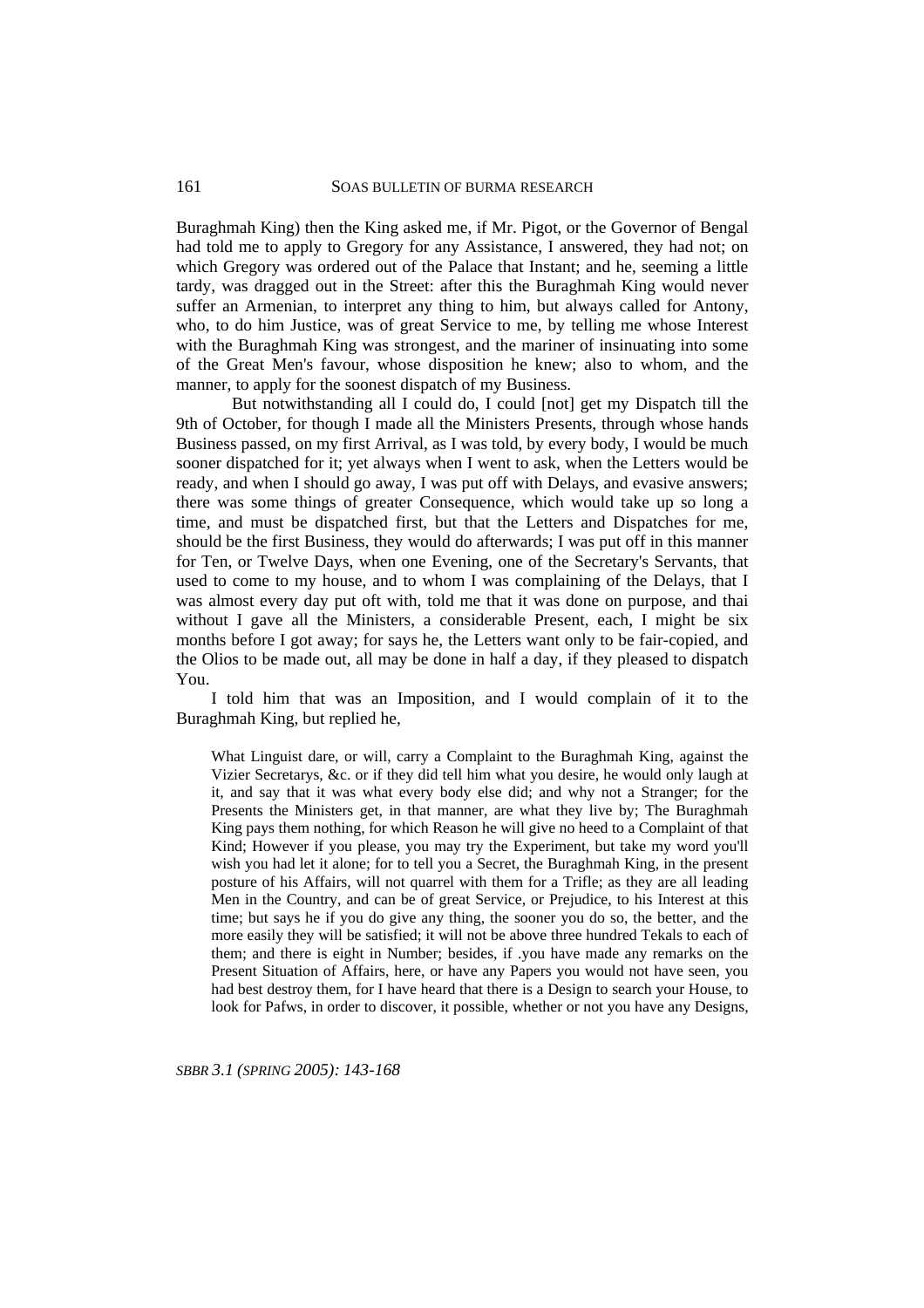but those you publickly profess , but take no Notice to any body of what I have told you, or it may cost me my Life[.]

I thanked him for his Advice and told him I would consider of what he had said, and would see him next Day. This was the 7th of October, and that Night I destroyed the Diary, I had kept since my Arrival at Perseen, though there was nothing in it, it rightly understood, that could be of Prejudice to me; but as I found that every frivolous pretence, served to squeeze money from People in this Place, I thought it most prudent to destroy it, and run no risque. Next Morning I heard that there were two leading Men, in the Army, imprisoned, for holding a Correspondence with the Central in Ava, and that there was a Letter taken from one of their Servants, from the General to them, telling them, that he had certain Advices from the late King of Ava's Son, at SIAM, being on his March to Ava, at the head of an Army of Siamese, to come and take on him, the Title of King of Ava; which he was born to; whom, as soon as near enough, he did not doubt to fight his way to, through all opposition, that the present King would be able to make; I had also heard of a Conspiracy, to place the present King's younger Brother on the Throne, which it was said was ripe for Execution, the first opportunity; these things, and what the Secretary's Servant told me, in regard to Complaints against the Ministers (which I found to be true for I asked my own Linguist and Antony both, but not one of them would utter a word of Complaint against the Ministers) obliged me to comply with their exhorbitant expectations, also I found very true what he told, with regard to searching my Papers; for the Day afterwards, Two of the King's servants came, and brought a Moor with them, for an Interpreter, and under Pretence of looking for Nick-Knacks, which they said the King's Women had desired them to ask me for, made me open [every] lock I had, and every bit of Paper, that any thing was wrote on, asked me what it was, and under pretence of shewing the King's Woman, the European writing, carried away several Papers, for there was a Dutchman, that understood a little of English, and could read some words (that they had taken with Mr. Bornean} to him, I heard afterwards, they shewed them, in order to find out, whether or not I had told them truth, with regard to what was wrote on them; but his Story and mine agreeing, they were returned to me, the Papers were my sailing Orders from Bengal and Madrass, also a Europe Letter from a Relation, and the other happened to be a Copy of the Letter, I sent to Gregory from the Nicobars; I was told, that when either the Governer of Madrass or Bengal wrote again to the King, he desired that the Letters might be wrote in English, for as neither I nor the Buraghmahs understood the Persiam Language, the People that did, and were employed to read the Letters, had it in their Power to keep the Governors of Bengal and Madrass from being rightly understood by his Majesty, whereas if they were wrote in English, as most of them understood Portugese, as also many of his subjects, it would not be in the Power of these People to make misunderstandings so easily.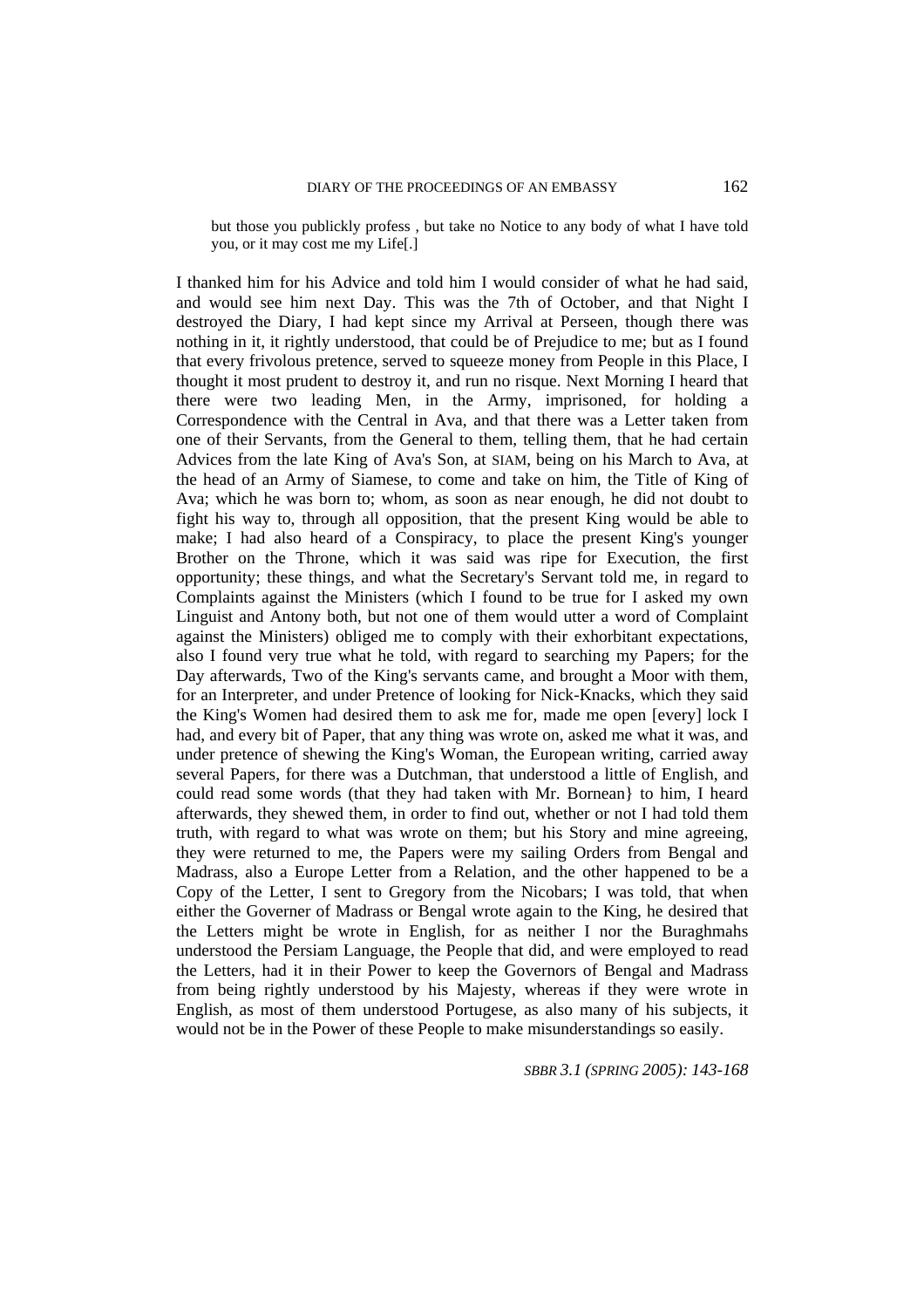## SOAS BULLETIN OF BURMA RESEARCH

On the 9th of October, in the Morning, I carried Presents to all the Ministers, in proportion to their Stations (that if possible I might get away before any new Disturbances happened, which might probably effectually hinder me getting away at all) I was then told, that my Olits for the release of the Englishman, Chokeys, &c. as also the King's Letters would be ready the next day, and they desired me to carry a Present on the morrow forenoon to the Buraghmah King, when I would get his Letters, &c. but was told that I must pay for writing and gilding the King's Letters, and also for their Cases, likewise forty Tikals, a head for the Englishman's Olios, or that, as this was a Perquisite of the Under-Secretary's, that they could not possibly be finished without, as I was well convinced of the truth of what the Principal Secretary told me, with regard to the delays that would be occasioned, by not complying with these Demands, I thought it best to make no hesitation; but immediately paid the money, and next day in the forenoon, viz. l0th October, I went to the Palace with a Present to the Buraghmah King, and received his Letters, got all the Olios, and took leave of him also, and in the Evening set out for Perseem in Company with Antony, who was included in this Passport I had for the Chokeys. I had forgot to mention, that on my way up the River, when I was at Prone, I saw the Noqueda of the *Fame*, that was seized at Dagon about two years ago, he told me the Buraghmah King had also given him his Liberty on the news of our Arrival, and a Letter from the English Chief at Surat, which he shewed me, but on my way down the River, I heard, on my Arrival at Prone, that he died a few Days after I had seen him, and that every thing that belonged to him was seized for the Buraghmah King; this his Servant told me, who had also obtained his Liberty, at the same time his master did, and came from Prone to Bengal with me When at Siggeyn, two days after the feast of the Candles, which was about the 27th of September, it is customary for every body to carry a present and congratulate the Buraghmah King as in England at the new year; I also went according to the Custom, at which the King seemed much pleased, and told me, he would make me a present of any thing I asked him for, whether an Elephant, a Horse, or what else I liked best: I had seen at Pagan, when there, (which I had forgot to mention) three Dutchmen that were Slaws, one a Surgeon, and two Soldiers, that belonged to a Settlement the Dutch had at Siam, and which the Buraghmahs took and plundered (in the same manner they had done Negraise) in their late Expedition, there were in it thirteen Europeans in all, which were killed, only these three, who were at Dagon in a very miserable situation.

When I saw the Buraghmah King wanted I should ask something of him. I begged that he would release these three Men, and let them go with me to Bengal, from whence they could go to their own countrymen again; this the King without Hesitation consented to, and gave Orders that an Olio, for their Release, should be made out, and given to me with those for the Release of the Englishman, but a Dutchman, who was formerly Captain Sutherland's mate, and run away from him,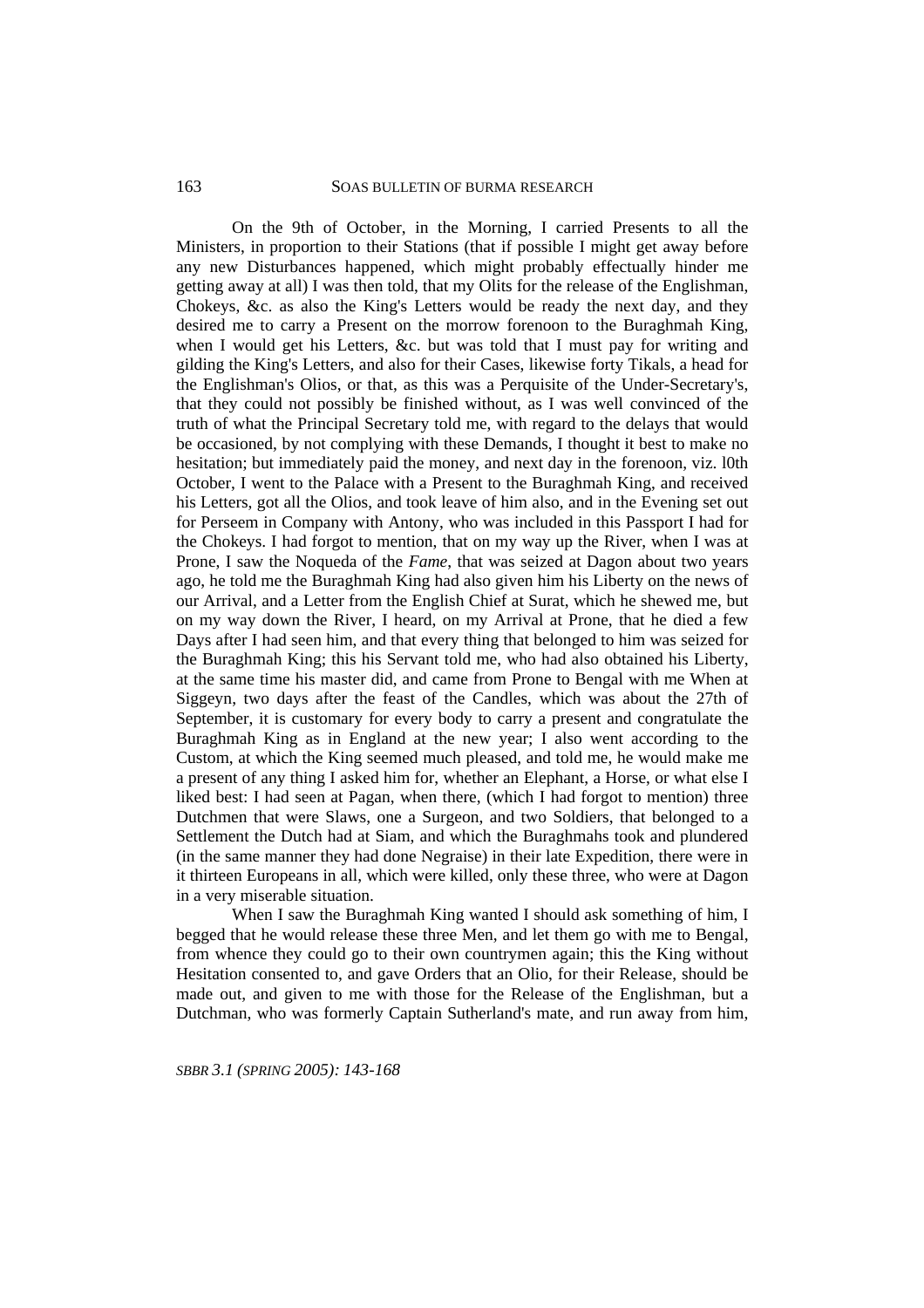on being detected embezzling his Effects, and had been with the Buraghmahs ever since, what his Reasons were I know not, but he went to one of the Generals and told him, that those Dutchman, the King was giving their Liberty to, could be of more Service to him, than all the Europeans in the Kingdom, for they understood making of Gunpowder; this the General went immediately, and told the King of, who afterwards sent for me, and said that he was in great Want of Gunpowder, and had nobody that could make any good, tor which reason he could not be so good as his Word, in releasing the three Dutchman, as he was told that they could make Gunpowder, better than any body he had in his Kingdom; and then immediately ordered them to be sent for, from Dagon, this Message and order the Dutchman begged leave to execute, and was accordingly sent away to Dagon for them; but on my going to Dagon, for what Englishman were there, I heard that two of them, the Surgeon and one of the Soldiers, were dead, and that the Prince of Dagon had put the other on board a Ship, he was fitting out to send to the Nicobars.

All the Englishmen I could hear of in the Country, which were only five, I got an order for their Release, by name they were; Mr. Robertson, and one Lewis, who belonged to the train, of the Negraise People, Mr. Helass, the chief mate, and Richard Lee, a Quartermaster of the Fame, and one Richard Battle, that belonged to Mr. Whitehill's Vessel, all the rest died, in the late Expedition with the Buraghmahs to SIAM, at least none of those mentioned, nor any body else I saw, know to the contrary; and according to the Buraghmah King's earnest request, I pitched on Messrs. Robertson and Helass to stay at Perseem till the Honourable the Governors of Bengal or Madrass signified their Pleasure to the contrary; and got on Olio for them, by Name, for that purpose; signifying that it was his Majesty's pleasure, that nobody should in the least molest them, while they conformed to the Customs of the Country; also that they might take any of the Honourable Company's Timbers, wherever they found them, in order to have them in readiness, if the Honourable the Governors of Bengal and Madrass should think think proper to send for them, and continue in Friendship with his Majesty.

On the 13th October, I arrived at Yangoe, on my way down the River, where I met with two of the Englishmen, viz. Lewis, and Lee, who were on their way to the Buraghmah King, being sent by the Prince, at Dagon, in order to assist at the Siege, of Ava, I shewed the Buraghmah King's Order for their Release, to the man in whose charge they were, but he could not deliver them to me, he said, as the order was directed to the Prince at Dagon, who had not seen it, and had given him a strict order, to cany them to the Buraghmah King, so finding I could make nothing of this fellow, I determined to send up my Linguist again to Siggeyn, to procure an Order for this man to deliver them to me, accordingly on the 14th I hired a boat, and wrote three Letters, one to the principal Secretary, one to the Vizier, and another to a relation of the Buraghmah King, letting them know the reason of my troubling them again, and begging they would procure an Order for this man's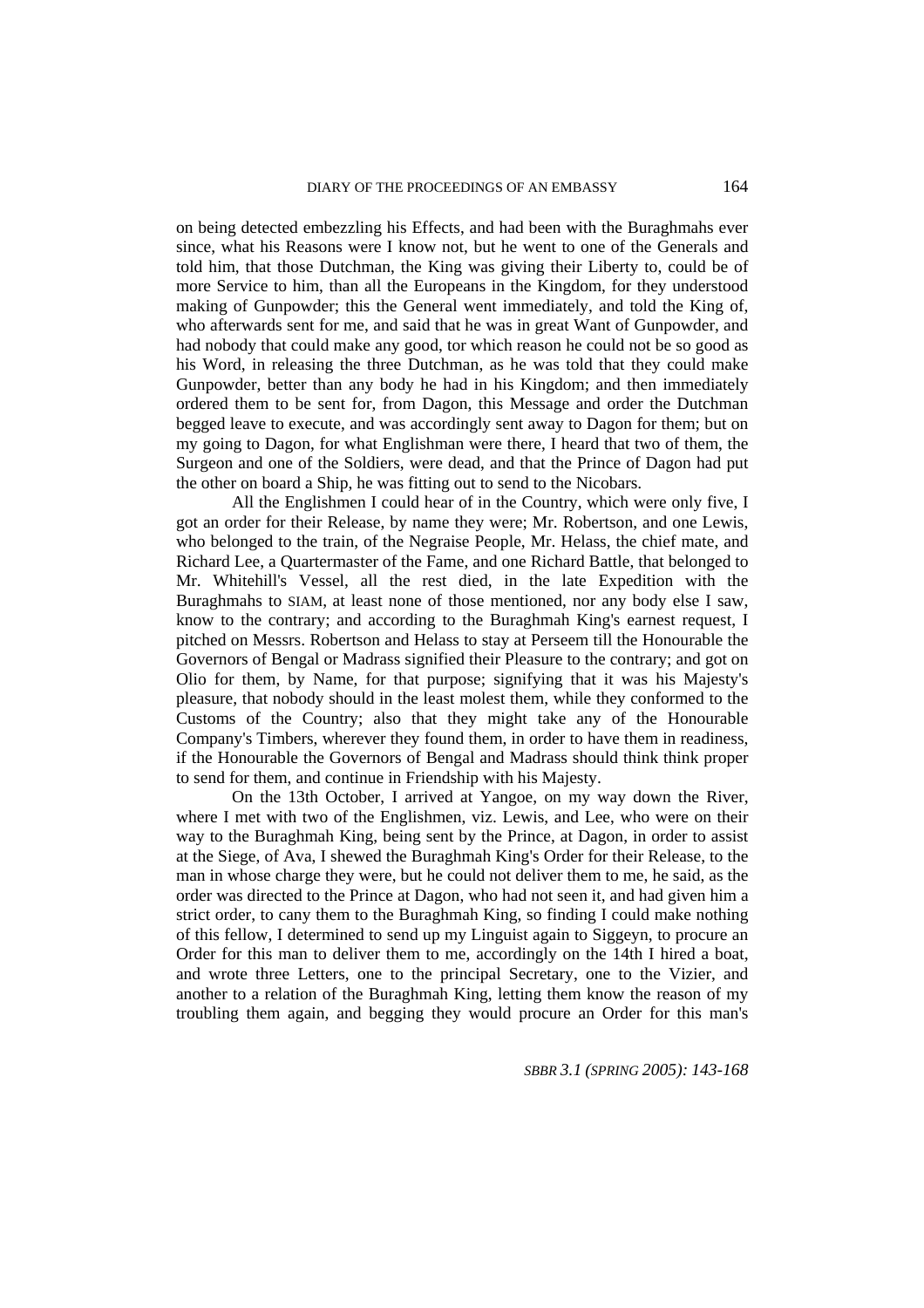delivering the two Englishman to me, if he should not be arrived at Siggeyn when my Linguist left it; with these three Letters, I was obliged to send a present with each, as, by Experience, I knew, that nothing could be done without; and on the 15th the Linguist set out accordingly for Siggeyn. As my interpreter was gone up, I dropt down the River, with the Stream, in order to give him time to overtake me again, before I passed Prone, having resolved to go to Dagon first, rather than Perseem, in order to get the Englishmen that were there, for fear they should be sent up to Ava, as Lewis and Lee, were, which would put it out of my power to get them released at present, and to send a Boat with a Letter from Prone, to Perseem, to advise my Officers of my coming, and to desire them to take in as many of the Honourable Company's Timbers, as the Vessel would carry.

On the 20th of October, I arrived at Prone, and on the 23d. the Linguist, with Lewis and Lee, arrived; he having got an Order, and taken them out of the boat from Dagon, before she arrived at Siggeyn, however I was obliged to stay at Prone, till the 25th. on account of Antony's being sick, who was included in the passport for the Chokey's with me, and which he took care to keep, for fear I should leave him; Antony being a little better, on the 26th, in the morning, I prevailed on him to set out, and about 5 in the Evening, of the same day, were much surprised to see a large town called Meam, all in Flames, and a Crowd of People on the Shear at a Village, about 5 Miles above it, calling to us to come ashoar; we went accordingly, and they told us, that the Governor of Meam, who was at Siggeyn when I left it, and who had assisted my Linguist to procure an order for the two Englishman I sent him back for, had fled, from Court with three others, one of whom was a General and had arrived at Meam the night before, to which they immediately set fire, and fled into the woods, what their intentions were they knew not, but they had spread a Report, that one of the Buraghmah King's Brothers had rebelled at Siggeyn, whether true or false they could not tell, but they called to us,. to advise us of the Danger, this information made me lay aside my Design of going to Dagon first, and proceed for Perseem, as fast as possible, not knowing what might follow the burning of Meam, so I gave the boat people extraordinary pay, and made them row Night and Day, till I arrived at Perseem, which was on the 28th at Night. Having given orders to rigg the Vessel, and get her ready to drop down as fast as possible, the next Day I went up to Kiowk Kiow to procure rice and provisions for our passage, and finding by the report of every body, that those who had burnt Meam, had not in the least molested any body else, but concealed themselves in the Woods, I hired a Boat to go to Dagon, for the other two Englishman that were there, as I knew I could be back before the Vessel would be loaded, and, Provisions procured, which might be done in my Absence; and set out from Perseen on the 31st October, and on the  $4<sup>th</sup>$  November arrived at Dagon; the same Day I delivered the Buraghmah King's Order for the release of the Englishmen the Prince, which he immediately complied with, and desired me to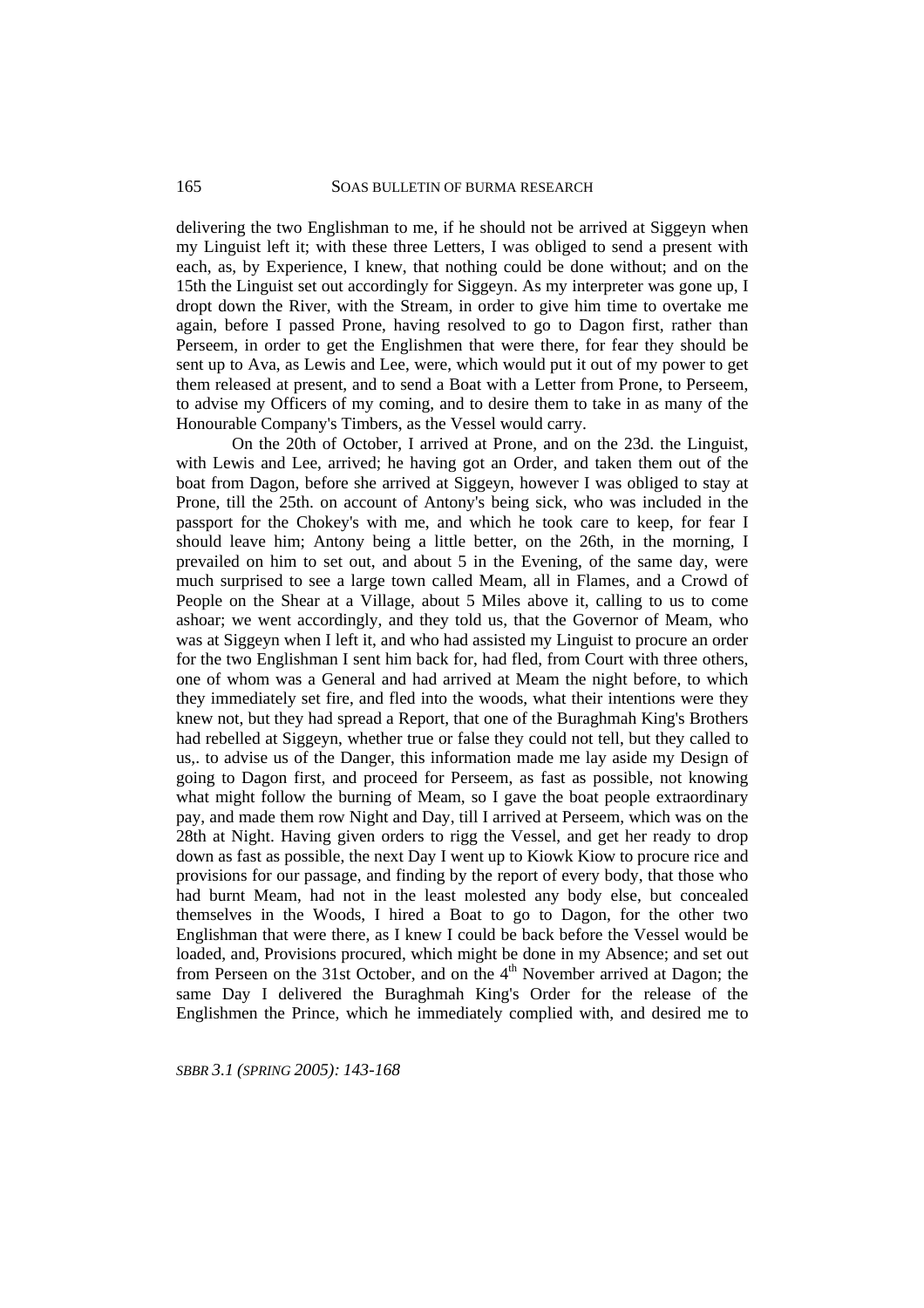stay a Day, or two, for some Letters, that he would write to the Governors of Bengal and Madrass; he then asked me to give a Pass for the Ship that was fitting out tor the Nicobars, I told him I had no authority to give a Pass; and that if I took upon me to do so, it could not be of the least service to them, but rather hurt: and besides, a Thing of that kind would be of great prejudice to me, as I had not the least authority for it, then says he you must give a Certificate, that the Buraghmah King has released all the Englishmen his Kingdom, and wants to live in friendship with the English, for in all probability they may meet with some English Ship, who may take them to the Coast, and detain them till the News from you arrive, by which means, we shall at least lose a Voyage to the Nicobars, before the dry Season is done; as this could not well be refused, I accordingly gave him a Certificate as he desired, and he got a Mastese that understands English to tell him what I had wrote in it.

When at Dagon I was informed that there was a Portuguese Man who had put into Mergui (when the Buraghmahs were there, in a Malaye Proa, he had no Pass, but said he came from Padang) on the West Coast of Sumatra, and on his passage into the Straits of Malacca he fell in with some Malays Prows, who attacked him, and his Stern taking [fire] in the Engagement, occasioned the loss of all his papers; he had on board a very handsome sett of Silver handled Knives and forks, with table and tea spoons, marked with a crest of a Hart's head, about 4000 Dollars, in Specie, also some Gold, several suits of laced Cloaths, with Linnen &c. in proportion, several En[g]lish Musquets and other things, the Shirts were marked TC. and some PS. there was also several English books,on some of which was wrote the names Ricksby, and on others, Charles Mears, 1759, none of which he could read, nor any body else he had on board, he had also a Hadley's Quadrant, and a set of French Charts, the uses of which he knew not; the Buraghmahs had not troubled him with many Enquiries, but siezed him and his Vessel, and brought them to Dagon with them; where he now was, the Effects were sent up to the Buraghmah King, before my Arrival there, on hearing this I went to the Prince, and desired he would be so good as to send for this man, and let me examine him before him, as I had reason to think from the above account, (which I told him) he had robbed some English Vessel, where he got those things, and possibly had also murdered the Owners; he was accordingly sent for, and the Prince desired me to make what enquiries I thought proper, he told me his name was Joseph de Cruz, but that he generally went by the Name of Jansy, and, after a good many contradictory Storys, he confessed that he was in an English Sloop,on the West Coast of Sumatra, and sailed from Negapatam the, last Place she left on the Coast sometime in 1759, and the Captain's Name was Ford or something like it, they had been at Tapfanooly, and had carried Mr. Hall, who was Chief there, down to Natall; Mr. Hall and the Captain went ashoar immediately on their arrival there, and in the Evening three European Soldiers came off, with an order to the officer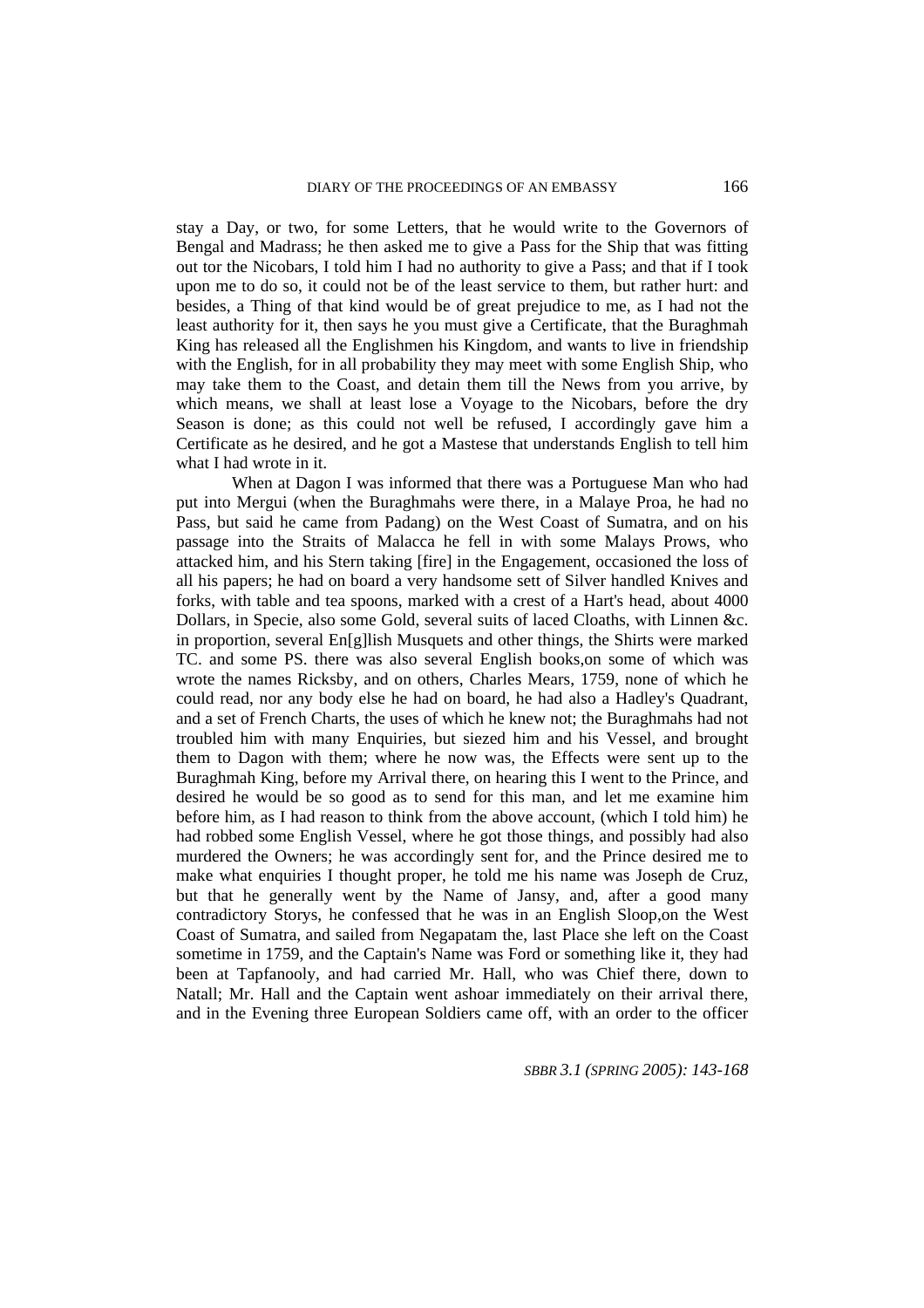on board, informing him that there was Four French Ships on the Coast, which they hourly expected, and ordering him to weigh as soon as possible and proceed to some place on Pulo Nias, and there lay for further orders, this was immediately complied with; and at that Place, the Lascars, that were on board, took an Opportunity to murder the Officer and two of the Soldiers, the other was a Frenchman whom they spared, then this Fellow carried the Sloop along shoar to some of the Islands off Achin Head, where they took some Malays Prows, and divided the Effects, that were on board the Sloop (which they sunk or burnt) into three Parts, viz. one for this fellow, who was Gunner, one for the Serang, and another for the Tindal, each of whom put their Plunder into a Prow, and went where their Inclinations led them; this Fellow intended for Junksielon, but fell into Margin, in April last; where the others went to he said he knew not; the Soldier they had not murdered, and who came with this fellow, was sent up to Ava, on his arrival at Dagon, I did not see him or I would have enquired of him also about this Affair; these were all the Circumstances I could get from this fellow. When he had done his Story, and it was explained to the Prince, I desired, as this fellow had, by his own Confession, murdered the Commander of an English Vessel, and ran away with her, that he would be pleased to deliver him to me, to carry to Bengal, that he might be tryed by the English Laws, and punished accordingly; the Prince, said he could not comply with my request, without first acquainting the Buraghmah King, which would take up much time before he could get an answer, but that he would detain him Prisoner, till he acquainted the Buraghmah King, and till he heard from the Governor of Bengal or Madrass, to whom he would write about it.

On the 7th November, Gregory arrived at Dagon from Siggeyn, with a Letter from the Buraghmah King, informing the Prince, that he had appointed him to act under the Sea-Customer, when he should be made at Perseem, and to let him have one hundred Families from Dagon, to clear away and rebuild Perseem; but the Prince did not give the least Notice to it, and told Gregory, that he might go again and tell the Buraghmah King, he would not let him [have] one Man from Dagon; neither would he suffer him to carry any of his Effects out of the Town, as he expected the Peguers would be coming that way soon, as it would discourage those that staid behind; that he did to thwart Gregory, I believe, for on my falling sick there, and applying to him for a more convenient boat, he immediately sent one of his people to hire one for me, and gave orders that I might have as many People as I warned.

On the 9th November, having got the Prince's Letters, for the Honourable the Governors of Bengal and Madrass, I set out for Perseem, with Mr. Helass and Richard Battle in Company with me, in the boat, I came from Perseem in, when I arrived on the 14th, I found that as yet there was not Rice enough provided for a two months passage, which we might probably meet with, at this Season of the year, to Bengal, so having procured that and every [thing] else proper that we could